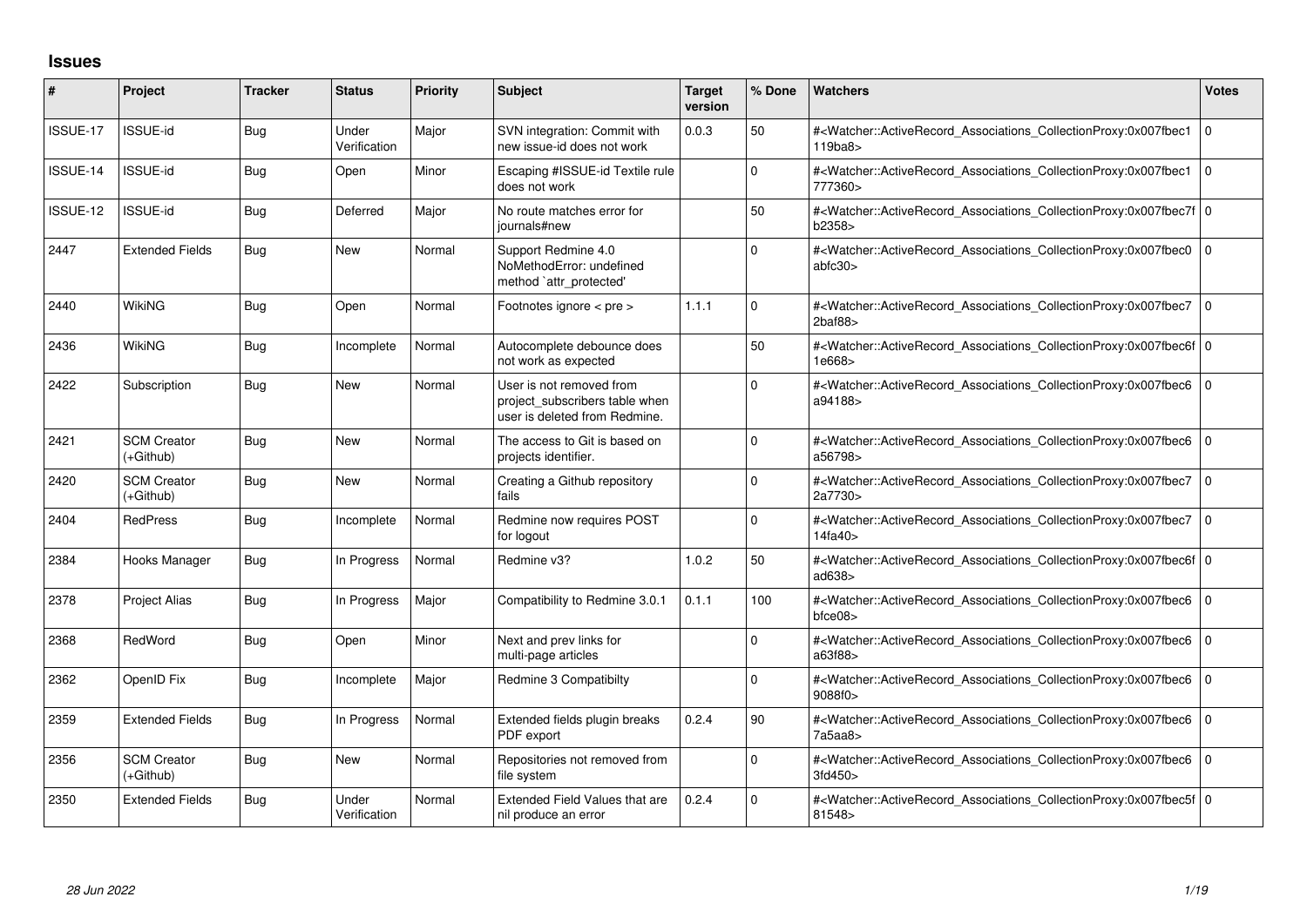| #    | Project                           | <b>Tracker</b> | <b>Status</b>         | <b>Priority</b> | <b>Subject</b>                                                                | <b>Target</b><br>version | % Done       | Watchers                                                                                                                                                 | <b>Votes</b> |
|------|-----------------------------------|----------------|-----------------------|-----------------|-------------------------------------------------------------------------------|--------------------------|--------------|----------------------------------------------------------------------------------------------------------------------------------------------------------|--------------|
| 2349 | <b>Extended Fields</b>            | Bug            | Open                  | Critical        | Redmine Bulk edit doesn't work<br>when extended_field plugin is<br>installed  | 0.2.4                    | $\mathbf{0}$ | # <watcher::activerecord_associations_collectionproxy:0x007fbec5<br>9c9538&gt;</watcher::activerecord_associations_collectionproxy:0x007fbec5<br>        | l 0          |
| 2348 | <b>Extended Fields</b>            | Bug            | Open                  | Normal          | Buggy implementation at<br>list.html.erb                                      | 0.2.4                    | 0            | # <watcher::activerecord_associations_collectionproxy:0x007fbec5 0<br=""  ="">2739f0&gt;</watcher::activerecord_associations_collectionproxy:0x007fbec5> |              |
| 2346 | <b>Project Sections</b>           | <b>Bug</b>     | Incomplete            | Normal          | Project list shifts when there are<br>more text in sidebar                    |                          | $\mathbf 0$  | # <watcher::activerecord_associations_collectionproxy:0x007fbec5 0<br=""  ="">409a58&gt;</watcher::activerecord_associations_collectionproxy:0x007fbec5> |              |
| 2343 | <b>SCM Creator</b><br>(+Github)   | <b>Bug</b>     | Open                  | Major           | Internal error when creating<br>projects having a List format<br>custom field | 0.5.1                    | 0            | # <watcher::activerecord_associations_collectionproxy:0x007fbec5 0<br=""  ="">13ba38&gt;</watcher::activerecord_associations_collectionproxy:0x007fbec5> |              |
| 2334 | <b>SCM Creator</b><br>$(+Github)$ | Bug            | Open                  | Normal          | Github API does not load                                                      | 0.5.1                    | 0            | # <watcher::activerecord_associations_collectionproxy:0x007fbec4 0<br=""  ="">d92b70&gt;</watcher::activerecord_associations_collectionproxy:0x007fbec4> |              |
| 2329 | <b>WikiNG</b>                     | Bug            | Under<br>Verification | Major           | Mentions visibility                                                           |                          | 50           | # <watcher::activerecord_associations_collectionproxy:0x00557da9 0<br="">0a1c08&gt;</watcher::activerecord_associations_collectionproxy:0x00557da9>      |              |
| 2327 | <b>Project Settings</b>           | <b>Bug</b>     | <b>New</b>            | Normal          | visual styles of sections are not<br>applied                                  |                          | 0            | # <watcher::activerecord_associations_collectionproxy:0x00557da8 0<br=""  ="">e359b0&gt;</watcher::activerecord_associations_collectionproxy:0x00557da8> |              |
| 2326 | <b>SCM Creator</b><br>(+Github)   | <b>Bug</b>     | Open                  | Normal          | redmine_scm is incompatible<br>with redmine git hosting now?                  | 0.5.1                    | 0            | # <watcher::activerecord_associations_collectionproxy:0x00557da8 0<br="">d2cf00&gt;</watcher::activerecord_associations_collectionproxy:0x00557da8>      |              |
| 2325 | <b>SCM Creator</b><br>$(+Github)$ | <b>Bug</b>     | Incomplete            | Normal          | Cannot add existing github repo                                               |                          | $\Omega$     | # <watcher::activerecord_associations_collectionproxy:0x00557da5 0<br="">d0d0e0&gt;</watcher::activerecord_associations_collectionproxy:0x00557da5>      |              |
| 2324 | Contact Form                      | <b>Bug</b>     | <b>New</b>            | Normal          | Submitter information missing<br>on email.                                    |                          | 0            | # <watcher::activerecord_associations_collectionproxy:0x00557da5 0<br="">bd50d8</watcher::activerecord_associations_collectionproxy:0x00557da5>          |              |
| 2323 | Contact Form                      | Bug            | <b>New</b>            | Normal          | non-english characters on Full<br>name                                        |                          | $\mathbf 0$  | # <watcher::activerecord_associations_collectionproxy:0x00557da5 0<br=""  ="">a90038&gt;</watcher::activerecord_associations_collectionproxy:0x00557da5> |              |
| 2322 | <b>WikiNG</b>                     | <b>Bug</b>     | Deferred              | Normal          | Viewing user pages does not<br>work after rename                              |                          | 0            | # <watcher::activerecord_associations_collectionproxy:0x00557da6 0<br=""  ="">559848&gt;</watcher::activerecord_associations_collectionproxy:0x00557da6> |              |
| 2321 | RedPress                          | Bug            | Open                  | Normal          | Users are still able to register in<br>WordPress                              |                          | $\mathbf 0$  | # <watcher::activerecord_associations_collectionproxy:0x00557da6 0<br=""  ="">27e588&gt;</watcher::activerecord_associations_collectionproxy:0x00557da6> |              |
| 2320 | <b>Extended Fields</b>            | Bug            | Under<br>Verification | Normal          | Internal error when opening<br>issues tab                                     | 0.2.4                    | 0            | # <watcher::activerecord_associations_collectionproxy:0x00557da6 0<br="">029a08&gt;</watcher::activerecord_associations_collectionproxy:0x00557da6>      |              |
| 2319 | <b>Extended Fields</b>            | Bug            | Open                  | Normal          | Incompatible with<br>rt_custom_field?                                         | 0.2.4                    | 0            | # <watcher::activerecord_associations_collectionproxy:0x00557da3 0<br="">6d7f88&gt;</watcher::activerecord_associations_collectionproxy:0x00557da3>      |              |
| 2318 | <b>Extended Fields</b>            | <b>Bug</b>     | In Progress           | Normal          | Issues as pdf                                                                 | 0.2.4                    | 90           | # <watcher::activerecord_associations_collectionproxy:0x00557da5 0<br="">6bd6b8&gt;</watcher::activerecord_associations_collectionproxy:0x00557da5>      |              |
| 2313 | Download Button                   | Bug            | Open                  | Normal          | Emails include the Download<br>"button" with relative link                    |                          | $\mathbf 0$  | # <watcher::activerecord_associations_collectionproxy:0x00557da5 0<br=""  ="">3defc8&gt;</watcher::activerecord_associations_collectionproxy:0x00557da5> |              |
| 2295 | Hooks Manager                     | Bug            | Reopened              | Normal          | view_layouts_base_html_head<br>hook not working                               |                          | $ 90\rangle$ | # <watcher::activerecord_associations_collectionproxy:0x00557da5 0<br=""  ="">05d818&gt;</watcher::activerecord_associations_collectionproxy:0x00557da5> |              |
| 2289 | RedPress                          | <b>Bug</b>     | New                   | Normal          | Hide moved news from the<br>project overview page                             |                          | 0            | # <watcher::activerecord_associations_collectionproxy:0x00557da3 0<br=""  ="">1b1ae0&gt;</watcher::activerecord_associations_collectionproxy:0x00557da3> |              |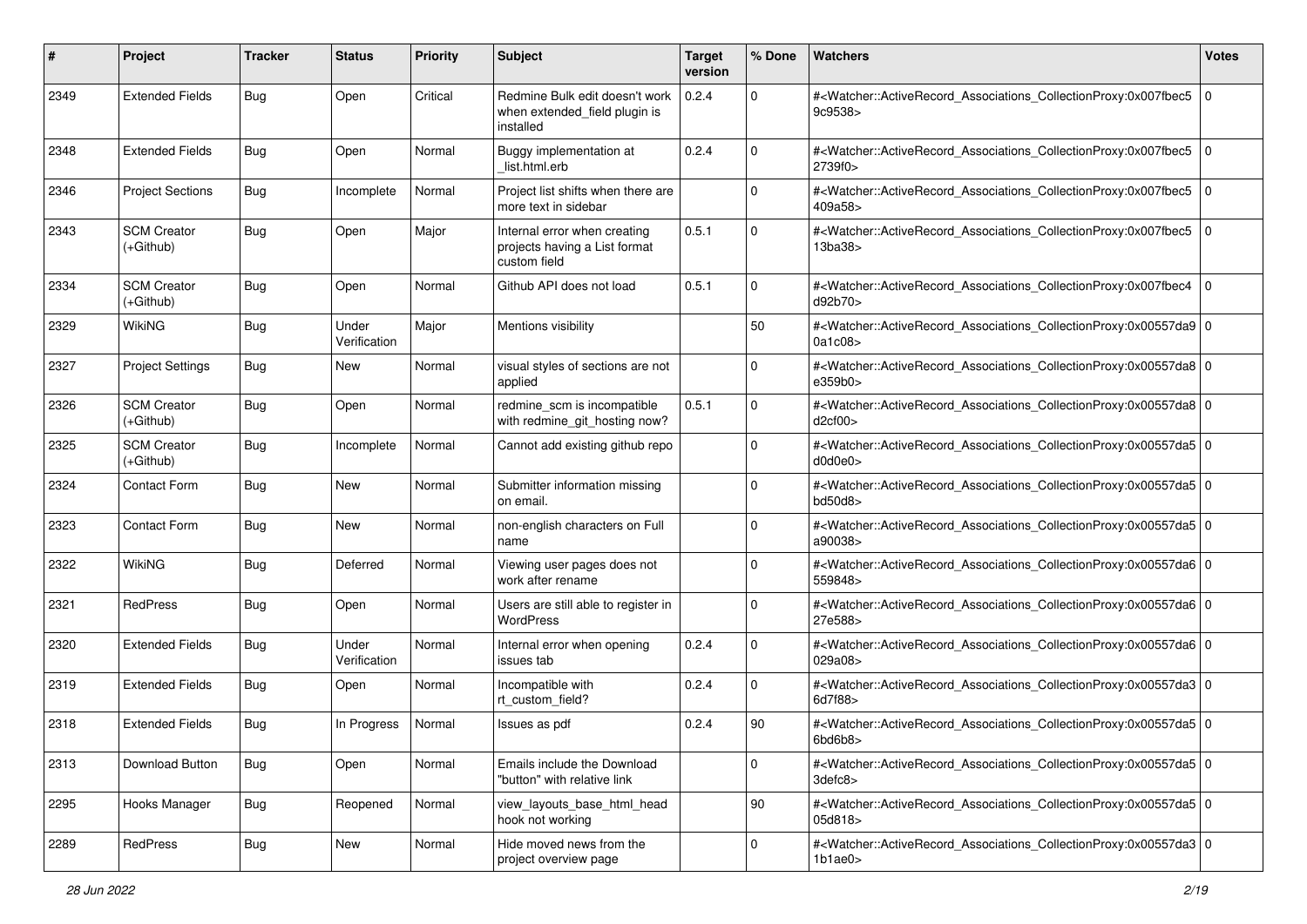| #    | <b>Project</b>                  | <b>Tracker</b> | <b>Status</b> | <b>Priority</b> | <b>Subject</b>                                                                                                                                                                                                                                                                                                       | <b>Target</b><br>version | % Done   | <b>Watchers</b>                                                                                                                                          | <b>Votes</b>   |
|------|---------------------------------|----------------|---------------|-----------------|----------------------------------------------------------------------------------------------------------------------------------------------------------------------------------------------------------------------------------------------------------------------------------------------------------------------|--------------------------|----------|----------------------------------------------------------------------------------------------------------------------------------------------------------|----------------|
| 2261 | <b>Extended Fields</b>          | Bug            | Incomplete    | Normal          | issues PDF view and<br>descriptions                                                                                                                                                                                                                                                                                  | 0.2.4                    | $\Omega$ | # <watcher::activerecord_associations_collectionproxy:0x007fbebb  <br="">2c2848&gt;</watcher::activerecord_associations_collectionproxy:0x007fbebb>      | $\mathbf 0$    |
| 2260 | <b>Contact Form</b>             | <b>Bug</b>     | Incomplete    | Normal          | Conflicting with<br>redmine ckeditor plugin using<br>preview                                                                                                                                                                                                                                                         |                          | $\Omega$ | # <watcher::activerecord_associations_collectionproxy:0x007fbeba 0<br=""  ="">3446f0&gt;</watcher::activerecord_associations_collectionproxy:0x007fbeba> |                |
| 2242 | <b>Extended Fields</b>          | Bug            | Incomplete    | Normal          | Message "invalid statement:<br>STR_TO_DATE" when using<br>MS SQL                                                                                                                                                                                                                                                     |                          | 30       | # <watcher::activerecord_associations_collectionproxy:0x007fbeb9<br>b6be60&gt;</watcher::activerecord_associations_collectionproxy:0x007fbeb9<br>        |                |
| 2239 | <b>SCM Creator</b><br>(+Github) | Bug            | Incomplete    | Normal          | No default identifer                                                                                                                                                                                                                                                                                                 |                          | $\Omega$ | # <watcher::activerecord 0<br="" associations="" collectionproxy:0x007fbeb9f=""  ="">1ff98&gt;</watcher::activerecord>                                   |                |
| 2237 | Contact Form                    | <b>Bug</b>     | Open          | Normal          | Spam protection (looks like<br>$0.1.0$ is spam prone)                                                                                                                                                                                                                                                                |                          | $\Omega$ | # <watcher::activerecord_associations_collectionproxy:0x007fbeb9f 0<br="">fb138</watcher::activerecord_associations_collectionproxy:0x007fbeb9f>         |                |
| 2236 | <b>Extended Fields</b>          | Bug            | Incomplete    | Normal          | Hint Lost                                                                                                                                                                                                                                                                                                            |                          | $\Omega$ | # <watcher::activerecord_associations_collectionproxy:0x007fbeba 0<br=""  ="">8355d8&gt;</watcher::activerecord_associations_collectionproxy:0x007fbeba> |                |
| 2225 | OpenID Fix                      | Bug            | Incomplete    | Normal          | OpenID::TypeURIMismatch                                                                                                                                                                                                                                                                                              |                          | $\Omega$ | # <watcher::activerecord_associations_collectionproxy:0x007fbec3  <br="">92ec88&gt;</watcher::activerecord_associations_collectionproxy:0x007fbec3>      | $\mathbf 0$    |
| 2216 | Download Button                 | <b>Bug</b>     | New           | Critical        | Missing partial<br>download/sidebar                                                                                                                                                                                                                                                                                  |                          | $\Omega$ | # <watcher::activerecord_associations_collectionproxy:0x007fbeb8<br>ee2ae0&gt;</watcher::activerecord_associations_collectionproxy:0x007fbeb8<br>        | $\Omega$       |
| 2213 | <b>Contact Form</b>             | Bug            | Incomplete    | Normal          | Unable to support Chinesel                                                                                                                                                                                                                                                                                           |                          | $\Omega$ | # <watcher::activerecord associations="" collectionproxy:0x007fbebb=""  <br="">1eb0f0&gt;</watcher::activerecord>                                        | $\mathbf 0$    |
| 2190 | Role Shift                      | Bug            | Incomplete    | Normal          | Unfortunately installation fails                                                                                                                                                                                                                                                                                     |                          | $\Omega$ | # <watcher::activerecord_associations_collectionproxy:0x007fbeb9  <br="">bf2488&gt;</watcher::activerecord_associations_collectionproxy:0x007fbeb9>      | $\mathbf 0$    |
| 2165 | Download Button                 | Bug            | Open          | Major           | Error in email                                                                                                                                                                                                                                                                                                       | 0.1.1                    | $\Omega$ | # <watcher::activerecord associations="" collectionproxy:0x007fbeba<br="">5fbb00&gt;</watcher::activerecord>                                             | $\Omega$       |
| 2163 | Meta                            | <b>Bug</b>     | Incomplete    | Normal          | My site's Display lanugage was<br>only English, when I installed<br>plugin                                                                                                                                                                                                                                           |                          | $\Omega$ | # <watcher::activerecord 0<br="" associations="" collectionproxy:0x007fbeb9=""  ="">84dbe8&gt;</watcher::activerecord>                                   |                |
| 2155 | <b>Extended Fields</b>          | Bug            | Incomplete    | Normal          | Wiki text field donot work well<br>when using chinese as custom<br>field name                                                                                                                                                                                                                                        |                          | 50       | # <watcher::activerecord_associations_collectionproxy:0x007fbeba 0<br=""  ="">dcb2b8</watcher::activerecord_associations_collectionproxy:0x007fbeba>     |                |
| 2151 | Red-Andy                        | Bug            | Deferred      | Normal          | Conflict with sidebar hide plugin                                                                                                                                                                                                                                                                                    |                          | 30       | # <watcher::activerecord_associations_collectionproxy:0x007fbeba 0<br=""  ="">4ddca0&gt;</watcher::activerecord_associations_collectionproxy:0x007fbeba> |                |
| 2149 | <b>TOC</b>                      | <b>Bug</b>     | <b>New</b>    | Normal          | New dokuwiki default template<br>(from angua) make problem                                                                                                                                                                                                                                                           |                          | $\Omega$ | # <watcher::activerecord_associations_collectionproxy:0x007fbec3<br>776f80&gt;</watcher::activerecord_associations_collectionproxy:0x007fbec3<br>        | $\mathbf 0$    |
| 2108 | Projects                        | Bug            | Open          | Normal          | Weird export "button"                                                                                                                                                                                                                                                                                                |                          | $\Omega$ | # <watcher::activerecord_associations_collectionproxy:0x007fbeba 0<br="">a0e580&gt;</watcher::activerecord_associations_collectionproxy:0x007fbeba>      |                |
| 2098 | <b>Extended Fields</b>          | Bug            | In Progress   | Major           | Failure in XLS Export<br>(undefined method<br>`find_custom_field_template' for<br># <xlsexportcontroller)< td=""><td>0.2.4</td><td>90</td><td>#<watcher::activerecord associations="" collectionproxy:0x007fbeba<br="">dbbe08</watcher::activerecord></td><td><math>\overline{2}</math></td></xlsexportcontroller)<> | 0.2.4                    | 90       | # <watcher::activerecord associations="" collectionproxy:0x007fbeba<br="">dbbe08</watcher::activerecord>                                                 | $\overline{2}$ |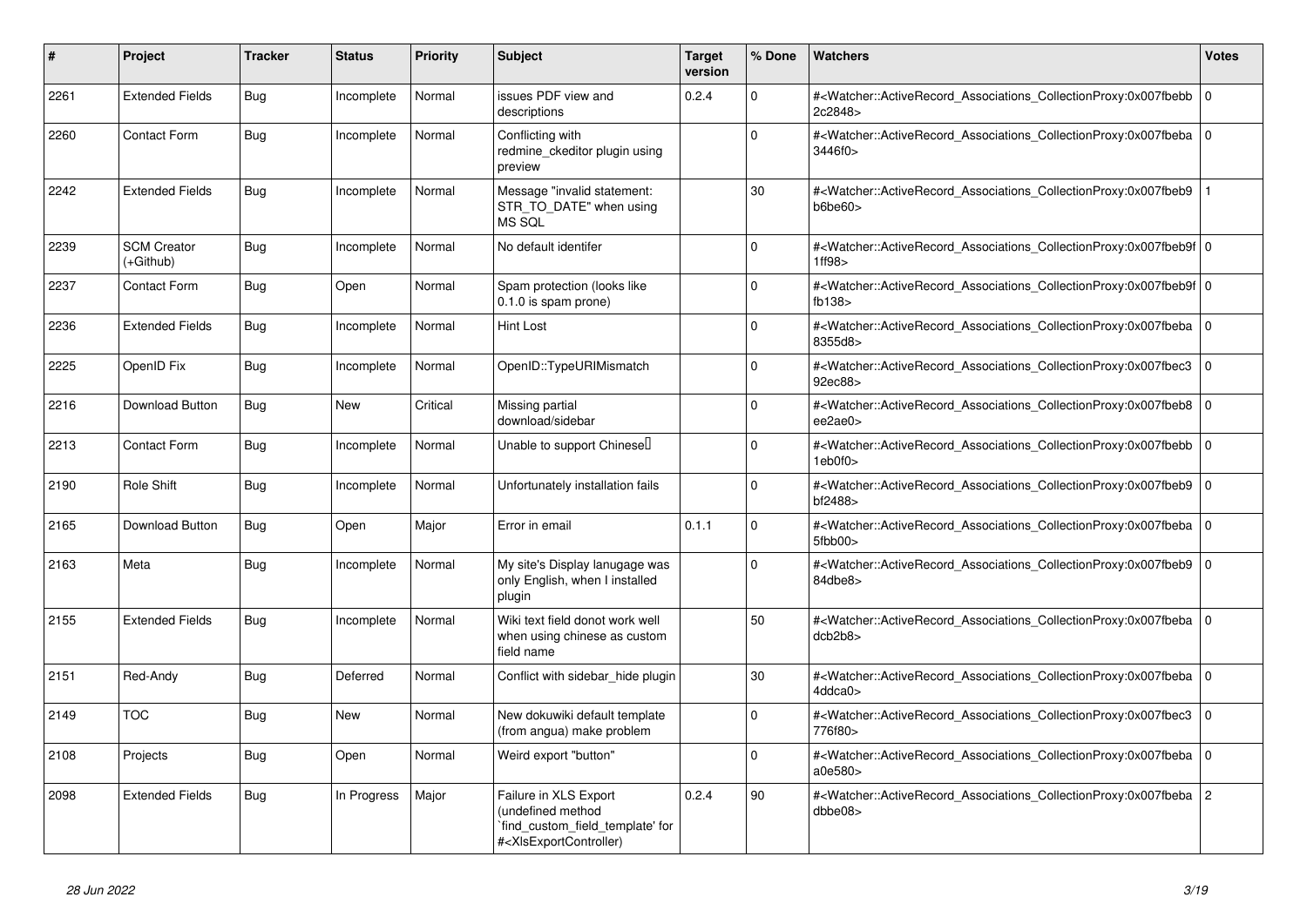| #        | Project                         | <b>Tracker</b> | <b>Status</b> | <b>Priority</b> | <b>Subject</b>                                                   | <b>Target</b><br>version | % Done      | Watchers                                                                                                                                                                       | <b>Votes</b> |
|----------|---------------------------------|----------------|---------------|-----------------|------------------------------------------------------------------|--------------------------|-------------|--------------------------------------------------------------------------------------------------------------------------------------------------------------------------------|--------------|
| 2084     | <b>SCM Creator</b><br>(+Github) | <b>Bug</b>     | Incomplete    | Normal          | ActionView::Template::Error<br>(syntax error on line 33, col 12: |                          | 0           | # <watcher::activerecord_associations_collectionproxy:0x007fbeba<br>60e6d8</watcher::activerecord_associations_collectionproxy:0x007fbeba<br>                                  |              |
| 1989     | Projects                        | <b>Bug</b>     | In Progress   | Normal          | Кирилиця в рекламі                                               |                          | 90          | # <watcher::activerecord_associations_collectionproxy:0x007fbec3 0<br=""  ="">8552d0&gt;</watcher::activerecord_associations_collectionproxy:0x007fbec3>                       |              |
| 1980     | WikiNG                          | <b>Bug</b>     | Open          | Normal          | Problem running plugin in<br>development mode                    |                          | $\mathbf 0$ | # <watcher::activerecord_associations_collectionproxy:0x007fbeba<br><math>30</math>edc<math>0</math></watcher::activerecord_associations_collectionproxy:0x007fbeba<br>        |              |
| 1931     | <b>WikiNG</b>                   | <b>Bug</b>     | Deferred      | Normal          | it seems conflict with the<br>redmine ckeditor                   |                          | 0           | # <watcher::activerecord associations="" collectionproxy:0x007fbeba<br="">3d10c8&gt;</watcher::activerecord>                                                                   |              |
| 1799     | Projects                        | <b>Bug</b>     | Open          | Normal          | Thumbnail overflows issues on<br>overview page                   |                          | 0           | # <watcher::activerecord_associations_collectionproxy:0x007fbeb9 0<br="">497300&gt;</watcher::activerecord_associations_collectionproxy:0x007fbeb9>                            |              |
| 1783     | Projects                        | <b>Bug</b>     | Open          | Normal          | Weird logouts                                                    |                          | $\Omega$    | # <watcher::activerecord_associations_collectionproxy:0x007fbebaf 0<br=""  ="">ecad8&gt;</watcher::activerecord_associations_collectionproxy:0x007fbebaf>                      |              |
| 1763     | <b>SCM Creator</b><br>(+Github) | <b>Bug</b>     | Open          | Normal          | "Create repository" button<br>hiding is too restrictive          |                          | 0           | # <watcher::activerecord_associations_collectionproxy:0x007fbeba 0<br="">451778&gt;</watcher::activerecord_associations_collectionproxy:0x007fbeba>                            |              |
| 1735     | <b>TOC</b>                      | <b>Bug</b>     | Incomplete    | Normal          | Broken in new DokuWiki?                                          |                          | $\Omega$    | # <watcher::activerecord_associations_collectionproxy:0x007fbeba 0<br="">d7a570&gt;</watcher::activerecord_associations_collectionproxy:0x007fbeba>                            |              |
| 1731     | CD-Index                        | <b>Bug</b>     | Incomplete    | Normal          | Libarchive<br>archive_read_symlink returns<br>garbage            |                          | 0           | # <watcher::activerecord_associations_collectionproxy:0x007fbebb 0<br=""  ="">16acc0&gt;</watcher::activerecord_associations_collectionproxy:0x007fbebb>                       |              |
| 1729     | CD-Index                        | <b>Bug</b>     | Incomplete    | Normal          | Segfault in libarchive when<br>working with large ISO            |                          | 0           | # <watcher::activerecord_associations_collectionproxy:0x007fbeb8 0<br="">c659e8&gt;</watcher::activerecord_associations_collectionproxy:0x007fbeb8>                            |              |
| 1680     | Orangutan::Redmin<br>$\theta$   | Bug            | Open          | Normal          | <b>Cancelling Comment context</b>                                |                          | $\mathbf 0$ | # <watcher::activerecord_associations_collectionproxy:0x007fbeb9 0<br=""  ="">610a88</watcher::activerecord_associations_collectionproxy:0x007fbeb9>                           |              |
| 1613     | Orangutan::Redmin<br>e          | Bug            | Open          | Normal          | Guarantee that a notification will   1.08<br>come to end user    |                          | 0           | # <watcher::activerecord_associations_collectionproxy:0x007fbebb<br>03c330&gt;</watcher::activerecord_associations_collectionproxy:0x007fbebb<br>                              |              |
| ISSUE-16 | <b>ISSUE-id</b>                 | Omission       | Open          | Normal          | Search by new issue-id does<br>not work                          | 0.0.3                    | 0           | # <watcher::activerecord_associations_collectionproxy:0x007fbec3 0<br=""  ="">cdc1a0</watcher::activerecord_associations_collectionproxy:0x007fbec3>                           |              |
| ISSUE-15 | <b>ISSUE-id</b>                 | Omission       | Open          | Normal          | Searching #ISSUE-id                                              |                          | 0           | # <watcher::activerecord_associations_collectionproxy:0x007fbeb9 0<br="">8abf18</watcher::activerecord_associations_collectionproxy:0x007fbeb9>                                |              |
| 2442     | Contact Form                    | Feature        | <b>New</b>    | Minor           | Put sender's email into From                                     |                          | $\Omega$    | # <watcher::activerecord_associations_collectionproxy:0x007fbeb8 0<br="">90a320&gt;</watcher::activerecord_associations_collectionproxy:0x007fbeb8>                            |              |
| 2438     | <b>WikiNG</b>                   | Feature        | Open          | Normal          | Screen text                                                      | 1.1.1                    | 0           | # <watcher::activerecord_associations_collectionproxy:0x007fbeb8 0<br="">721568&gt;</watcher::activerecord_associations_collectionproxy:0x007fbeb8>                            |              |
| 2437     | WikiNG                          | Feature        | Open          | Normal          | Ultra-HD-ready graphics                                          |                          | 0           | # <watcher::activerecord_associations_collectionproxy:0x007fbebb 0<br=""  =""><math>2</math>fbe<math>18</math></watcher::activerecord_associations_collectionproxy:0x007fbebb> |              |
| 2433     | WordMine                        | Feature        | Open          | Minor           | Link Redmine issue with<br>WordPress comment                     |                          | $\mathbf 0$ | # <watcher::activerecord 0<br="" associations="" collectionproxy:0x007fbec3="">9ee420&gt;</watcher::activerecord>                                                              |              |
| 2430     | CD-Index                        | Feature        | Open          | Normal          | (Non-)interactive mode for<br>cdindex                            |                          | 0           | # <watcher::activerecord 0<br="" associations="" collectionproxy:0x007fbeba="">5a1d58&gt;</watcher::activerecord>                                                              |              |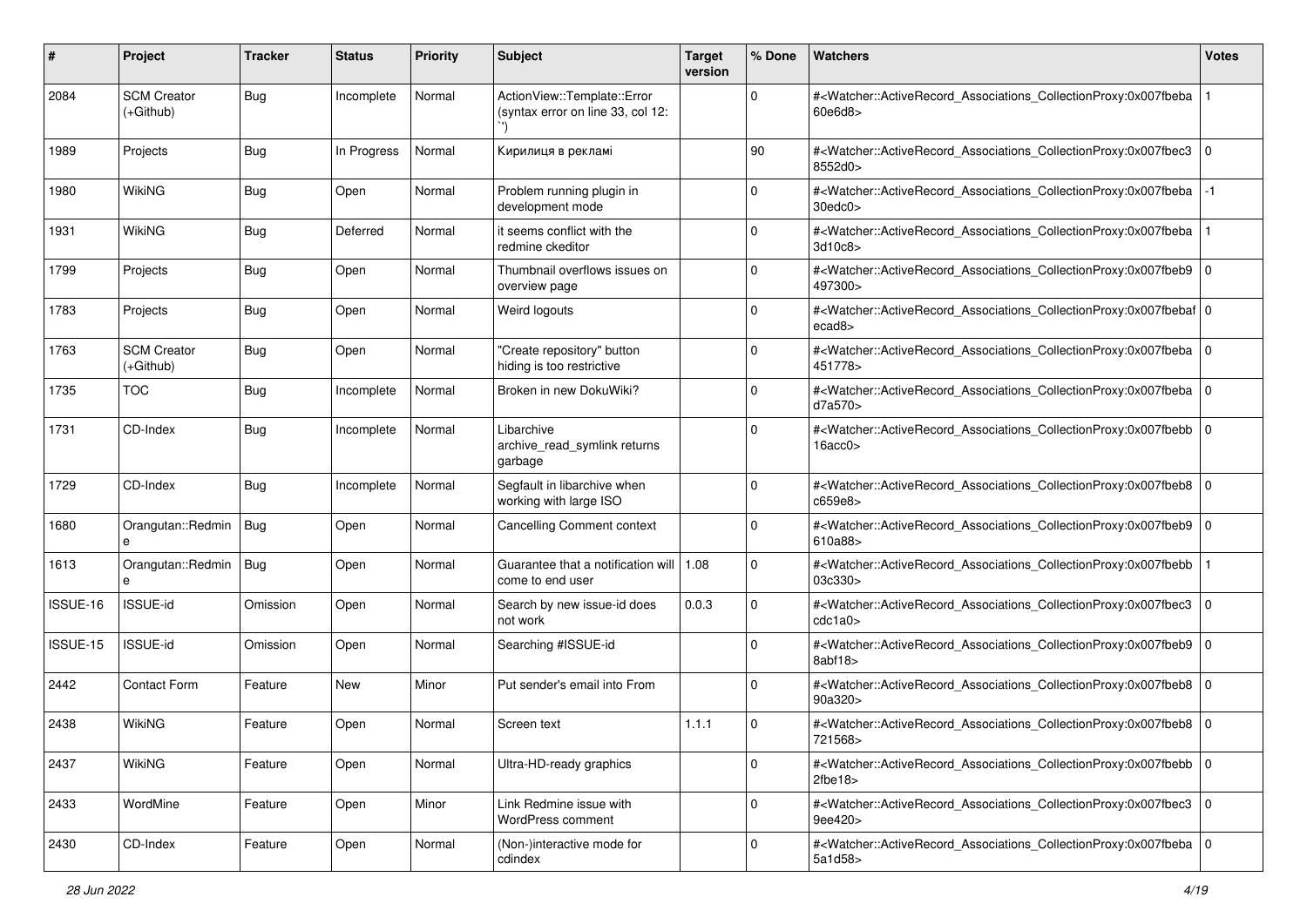| #    | Project                         | Tracker | <b>Status</b> | <b>Priority</b> | <b>Subject</b>                                                            | <b>Target</b><br>version | % Done   | <b>Watchers</b>                                                                                                                                          | <b>Votes</b> |
|------|---------------------------------|---------|---------------|-----------------|---------------------------------------------------------------------------|--------------------------|----------|----------------------------------------------------------------------------------------------------------------------------------------------------------|--------------|
| 2429 | CD-Index                        | Feature | Incomplete    | Normal          | Flag for broken media                                                     |                          | $\Omega$ | # <watcher::activerecord associations="" collectionproxy:0x007fbebb<br="">109740&gt;</watcher::activerecord>                                             | $\mathbf 0$  |
| 2427 | CD-Index                        | Feature | Incomplete    | Normal          | Tags                                                                      |                          | $\Omega$ | # <watcher::activerecord associations="" collectionproxy:0x007fbec3<br="">8359f8&gt;</watcher::activerecord>                                             | $\mathbf{0}$ |
| 2426 | CD-Index                        | Feature | Incomplete    | Normal          | Tool to modify data (cdmodify?)                                           |                          | $\Omega$ | # <watcher::activerecord_associations_collectionproxy:0x007fbec3 0<br="">bcc260</watcher::activerecord_associations_collectionproxy:0x007fbec3>          |              |
| 2425 | CD-Index                        | Feature | New           | Normal          | Content rating data for images<br>and videos                              |                          | $\Omega$ | # <watcher::activerecord_associations_collectionproxy:0x007fbeb9  <br="">b1a498&gt;</watcher::activerecord_associations_collectionproxy:0x007fbeb9>      | $\mathbf 0$  |
| 2424 | CD-Index                        | Feature | <b>New</b>    | Normal          | Option to skip thumbnail(s)                                               |                          | $\Omega$ | # <watcher::activerecord_associations_collectionproxy:0x007fbeb8<br>7e1bb0&gt;</watcher::activerecord_associations_collectionproxy:0x007fbeb8<br>        | $\mathbf 0$  |
| 2423 | WikiNG                          | Feature | Incomplete    | Normal          | markdown support?                                                         |                          | $\Omega$ | # <watcher::activerecord 0<br="" associations="" collectionproxy:0x007fbeb9=""  ="">5fc240</watcher::activerecord>                                       |              |
| 2416 | Projects                        | Feature | New           | Normal          | <b>Starred issues</b>                                                     |                          | $\Omega$ | # <watcher::activerecord_associations_collectionproxy:0x007fbeb8<br>b45da0&gt;</watcher::activerecord_associations_collectionproxy:0x007fbeb8<br>        | $\mathbf 0$  |
| 2414 | Red-Andy                        | Feature | Incomplete    | Minor           | Break long application.css into<br>sections?                              |                          | $\Omega$ | # <watcher::activerecord_associations_collectionproxy:0x007fbec3<br>90c340&gt;</watcher::activerecord_associations_collectionproxy:0x007fbec3<br>        | $\Omega$     |
| 2413 | WikiNG                          | Feature | Incomplete    | Minor           | Custom links syntax                                                       |                          | $\Omega$ | # <watcher::activerecord associations="" collectionproxy:0x007fbec3<br="">b51bc8</watcher::activerecord>                                                 | $\mathbf 0$  |
| 2407 | Sidebar Content                 | Feature | Open          | Normal          | Improve support of Wiki page<br>on sidebar                                | 0.2.0                    | $\Omega$ | # <watcher::activerecord associations="" collectionproxy:0x007fbeba<br="">72ebf8</watcher::activerecord>                                                 | $\mathbf 0$  |
| 2406 | Projects                        | Feature | Open          | Minor           | List of forks for projects                                                |                          | $\Omega$ | # <watcher::activerecord_associations_collectionproxy:0x007fbeba 0<br=""  ="">1b63d8&gt;</watcher::activerecord_associations_collectionproxy:0x007fbeba> |              |
| 2405 | Sidebar Content                 | Feature | Open          | Minor           | Edit link for Wiki pages                                                  | 0.2.0                    | $\Omega$ | # <watcher::activerecord_associations_collectionproxy:0x007fbeba 0<br=""  ="">4395b0&gt;</watcher::activerecord_associations_collectionproxy:0x007fbeba> |              |
| 2392 | WikiNG                          | Feature | Incomplete    | Normal          | <b>Hierarcial Numbered headers</b>                                        |                          | $\Omega$ | # <watcher::activerecord_associations_collectionproxy:0x007fbeb9f 0<br=""  ="">e0c98</watcher::activerecord_associations_collectionproxy:0x007fbeb9f>    |              |
| 2389 | <b>SCM Creator</b><br>(+Github) | Feature | New           | Normal          | Reporter, non members and<br>anonymous have too much<br>access by default |                          | $\Omega$ | # <watcher::activerecord_associations_collectionproxy:0x007fbeba 0<br=""  ="">889bb0&gt;</watcher::activerecord_associations_collectionproxy:0x007fbeba> |              |
| 2383 | <b>Extended Fields</b>          | Feature | Open          | Normal          | Multiselect for Project fields                                            |                          | $\Omega$ | # <watcher::activerecord_associations_collectionproxy:0x007fbeb9 0<br=""  ="">586720&gt;</watcher::activerecord_associations_collectionproxy:0x007fbeb9> |              |
| 2374 | <b>Extended Fields</b>          | Feature | Open          | Normal          | Project Selection from a specific<br>branch of the project tree           |                          | $\Omega$ | # <watcher::activerecord_associations_collectionproxy:0x007fbeba  <br="">050b10</watcher::activerecord_associations_collectionproxy:0x007fbeba>          | $\mathbf 0$  |
| 2373 | Red-Andy                        | Feature | Open          | Normal          | Replacement for Georgia?                                                  |                          | $\Omega$ | # <watcher::activerecord_associations_collectionproxy:0x007fbeb9 0<br=""  ="">be29e8</watcher::activerecord_associations_collectionproxy:0x007fbeb9>     |              |
| 2372 | Meta                            | Feature | Open          | Normal          | Microdata for breadcrumbs                                                 |                          | $\Omega$ | # <watcher::activerecord_associations_collectionproxy:0x007fbeba 0<br=""  ="">1e0ae8</watcher::activerecord_associations_collectionproxy:0x007fbeba>     |              |
| 2371 | Meta                            | Feature | Open          | Normal          | Rich snippets for Wiki                                                    |                          | $\Omega$ | # <watcher::activerecord associations="" collectionproxy:0x007fbeba<br="">2e7a40&gt;</watcher::activerecord>                                             | $\Omega$     |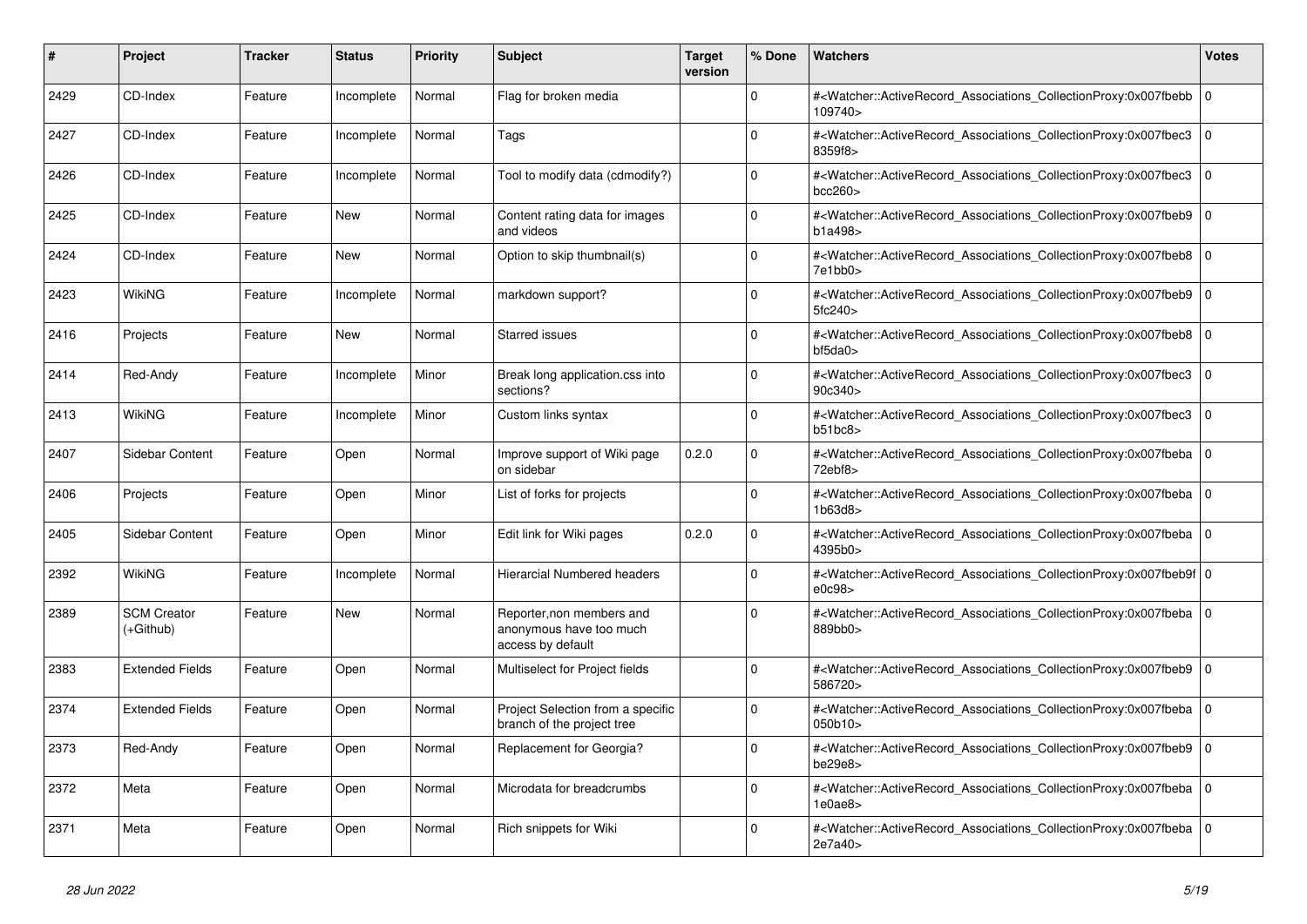| #    | Project                         | Tracker | <b>Status</b> | <b>Priority</b> | <b>Subject</b>                                          | <b>Target</b><br>version | % Done   | <b>Watchers</b>                                                                                                                                           | <b>Votes</b>   |
|------|---------------------------------|---------|---------------|-----------------|---------------------------------------------------------|--------------------------|----------|-----------------------------------------------------------------------------------------------------------------------------------------------------------|----------------|
| 2370 | Meta                            | Feature | Open          | Normal          | Rich snippets for news                                  |                          | $\Omega$ | # <watcher::activerecord associations="" collectionproxy:0x007fbec3<br="">548f38&gt;</watcher::activerecord>                                              | $\Omega$       |
| 2369 | Meta                            | Feature | Open          | Normal          | Rich snippets for software apps                         |                          | $\Omega$ | # <watcher::activerecord 0<br="" associations="" collectionproxy:0x007fbeb9f=""  ="">ec958&gt;</watcher::activerecord>                                    |                |
| 2365 | <b>Extended Fields</b>          | Feature | In Progress   | Normal          | Adding Redmine 3.0 support                              | 0.2.4                    | 50       | # <watcher::activerecord_associations_collectionproxy:0x007fbebb<br>0f2c20</watcher::activerecord_associations_collectionproxy:0x007fbebb<br>             | $\Omega$       |
| 2315 | <b>Project Sections</b>         | Feature | Incomplete    | Normal          | Allow Projects to Appear in<br><b>Multiple Sections</b> |                          | $\Omega$ | # <watcher::activerecord_associations_collectionproxy:0x007fbeb9 0<br="">e1bd40&gt;</watcher::activerecord_associations_collectionproxy:0x007fbeb9>       |                |
| 2303 | Meta                            | Feature | Open          | Normal          | Improve internal API                                    |                          | $\Omega$ | # <watcher::activerecord_associations_collectionproxy:0x007fbec3<br>7b3b38&gt;</watcher::activerecord_associations_collectionproxy:0x007fbec3<br>         | $\mathbf 0$    |
| 2291 | <b>SCM Creator</b><br>(+Github) | Feature | Open          | Normal          | Creator interface needs to be<br>simplified             |                          | $\Omega$ | # <watcher::activerecord_associations_collectionproxy:0x007fbec3<br>91c1c8</watcher::activerecord_associations_collectionproxy:0x007fbec3<br>             | l o            |
| 2287 | <b>SCM Creator</b><br>(+Github) | Feature | Incomplete    | Normal          | Allow to customize naming<br>policy for repositories    |                          | $\Omega$ | # <watcher::activerecord 0<br="" associations="" collectionproxy:0x007fbeb8f=""  ="">64338&gt;</watcher::activerecord>                                    |                |
| 2286 | <b>SCM Creator</b><br>(+Github) | Feature | Incomplete    | Normal          | Add configuration option for<br>default encoding        |                          | $\Omega$ | # <watcher::activerecord_associations_collectionproxy:0x007fbeb9f 0<br=""  ="">d8f70&gt;</watcher::activerecord_associations_collectionproxy:0x007fbeb9f> |                |
| 2276 | Language Mix                    | Feature | Incomplete    | Normal          | Group posts / show only the<br>primary article          |                          | $\Omega$ | # <watcher::activerecord_associations_collectionproxy:0x007fbeb9<br>8bb148&gt;</watcher::activerecord_associations_collectionproxy:0x007fbeb9<br>         | l 0            |
| 2271 | Meta                            | Feature | Open          | Normal          | Default image for<br>OpenGraph/Twitter Cards            |                          | $\Omega$ | # <watcher::activerecord 0<br="" associations="" collectionproxy:0x007fbec3=""  ="">a3ca80&gt;</watcher::activerecord>                                    |                |
| 2259 | <b>Contact Form</b>             | Feature | Incomplete    | Normal          | Sender name in a message                                |                          | $\Omega$ | # <watcher::activerecord_associations_collectionproxy:0x007fbec3<br>863970&gt;</watcher::activerecord_associations_collectionproxy:0x007fbec3<br>         | $\overline{0}$ |
| 2248 | <b>RedPress</b>                 | Feature | Open          | Normal          | Latest blog posts in Redmine                            |                          | $\Omega$ | # <watcher::activerecord_associations_collectionproxy:0x007fbeba 0<br=""  ="">704a38&gt;</watcher::activerecord_associations_collectionproxy:0x007fbeba>  |                |
| 2246 | <b>RedPress</b>                 | Feature | Open          | Normal          | Wiki syntax for blog posts                              |                          | $\Omega$ | # <watcher::activerecord 0<br="" associations="" collectionproxy:0x007fbeb9=""  ="">37fe68&gt;</watcher::activerecord>                                    |                |
| 2241 | <b>Extended Fields</b>          | Feature | Incomplete    | Normal          | Informations I see on Calendar                          |                          | $\Omega$ | # <watcher::activerecord_associations_collectionproxy:0x007fbec3 0<br="">a23b98&gt;</watcher::activerecord_associations_collectionproxy:0x007fbec3>       |                |
| 2227 | <b>Extended Fields</b>          | Feature | In Progress   | Normal          | Altering form elements for<br>custom fields             | 0.2.4                    | 50       | # <watcher::activerecord associations="" collectionproxy:0x007fbec3<br="">db9ac8</watcher::activerecord>                                                  | l 0            |
| 2224 | WikiNG                          | Feature | Incomplete    | Normal          | Option to disable glyphs?                               |                          | $\Omega$ | # <watcher::activerecord_associations_collectionproxy:0x007fbeb8 0<br=""  ="">5be4c8</watcher::activerecord_associations_collectionproxy:0x007fbeb8>      |                |
| 2223 | <b>Extended Fields</b>          | Feature | Open          | Normal          | Linked list custom field                                |                          | $\Omega$ | # <watcher::activerecord_associations_collectionproxy:0x007fbeb9 0<br=""  ="">647d80&gt;</watcher::activerecord_associations_collectionproxy:0x007fbeb9>  |                |
| 2220 | <b>Extended Fields</b>          | Feature | Incomplete    | Normal          | Project specific custom fields                          |                          | $\Omega$ | # <watcher::activerecord 0<br="" associations="" collectionproxy:0x007fbeba=""  ="">be6e98&gt;</watcher::activerecord>                                    |                |
| 2219 | <b>Project Sections</b>         | Feature | Open          | Normal          | Wiki rule for section                                   |                          | $\Omega$ | # <watcher::activerecord associations="" collectionproxy:0x007fbec3<br="">83a868&gt;</watcher::activerecord>                                              | $\Omega$       |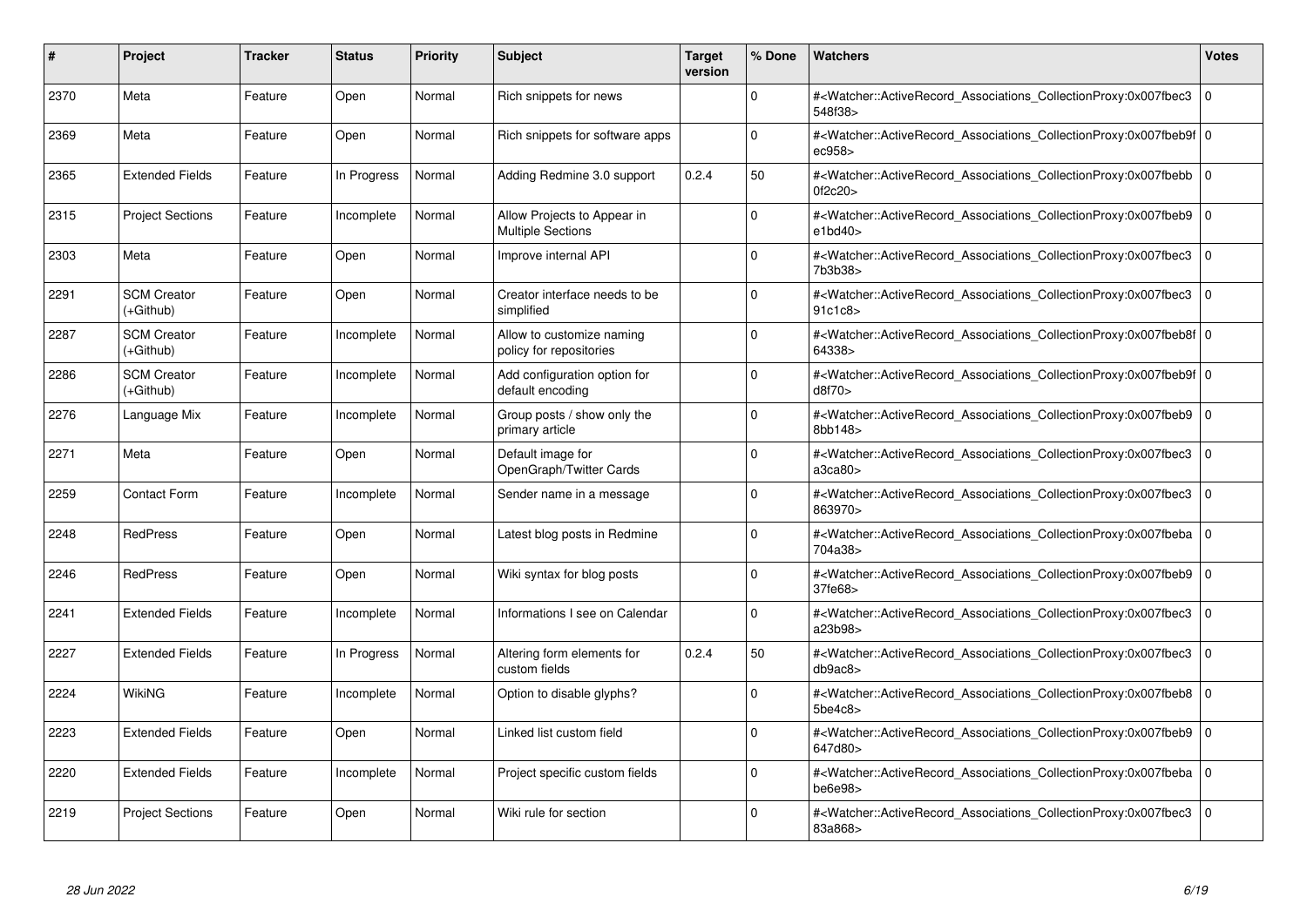| #    | <b>Project</b>                  | Tracker | <b>Status</b> | <b>Priority</b> | <b>Subject</b>                                                     | <b>Target</b><br>version | % Done   | <b>Watchers</b>                                                                                                                                                               | <b>Votes</b>   |
|------|---------------------------------|---------|---------------|-----------------|--------------------------------------------------------------------|--------------------------|----------|-------------------------------------------------------------------------------------------------------------------------------------------------------------------------------|----------------|
| 2214 | <b>Project Sections</b>         | Feature | Incomplete    | Normal          | Featured and disregarded<br>projects                               |                          | $\Omega$ | # <watcher::activerecord_associations_collectionproxy:0x007fbeba<br>35a720&gt;</watcher::activerecord_associations_collectionproxy:0x007fbeba<br>                             | $\overline{0}$ |
| 2210 | Hooks Manager                   | Feature | Open          | Normal          | Sidebar access from other<br>hooks                                 |                          | $\Omega$ | # <watcher::activerecord_associations_collectionproxy:0x007fbeb9<br>032c60&gt;</watcher::activerecord_associations_collectionproxy:0x007fbeb9<br>                             | $\overline{0}$ |
| 2209 | Hooks Manager                   | Feature | Incomplete    | Normal          | A templating language support                                      |                          | $\Omega$ | # <watcher::activerecord 0<br="" associations="" collectionproxy:0x007fbeb8f=""  ="">40488&gt;</watcher::activerecord>                                                        |                |
| 2201 | <b>SCM Creator</b><br>(+Github) | Feature | Incomplete    | Normal          | Add feature auto create struct<br>directory for svn                |                          | $\Omega$ | # <watcher::activerecord_associations_collectionproxy:0x007fbeb9<br>58abc0&gt;</watcher::activerecord_associations_collectionproxy:0x007fbeb9<br>                             |                |
| 2186 | <b>Extended Fields</b>          | Feature | Open          | Minor           | <b>Custom DateTime Field</b>                                       |                          | $\Omega$ | # <watcher::activerecord_associations_collectionproxy:0x007fbeb8 0<br="">d761c0&gt;</watcher::activerecord_associations_collectionproxy:0x007fbeb8>                           |                |
| 2179 | Projects                        | Feature | Incomplete    | Normal          | Pingbacks and trackbacks                                           |                          | $\Omega$ | # <watcher::activerecord 0<br="" associations="" collectionproxy:0x007fbeb8="">439eb8&gt;</watcher::activerecord>                                                             |                |
| 2170 | <b>Contact Form</b>             | Feature | Open          | Minor           | Optional email format validation                                   |                          | $\Omega$ | # <watcher::activerecord associations="" collectionproxy:0x007fbec3<br="">736660&gt;</watcher::activerecord>                                                                  | $\mathbf 0$    |
| 2169 | <b>Contact Form</b>             | Feature | Incomplete    | Normal          | Option to use own name,<br>reply-to, subject and message<br>fields |                          | $\Omega$ | # <watcher::activerecord_associations_collectionproxy:0x007fbebaf 0<br=""  ="">14548&gt;</watcher::activerecord_associations_collectionproxy:0x007fbebaf>                     |                |
| 2168 | <b>Extended Fields</b>          | Feature | Open          | Minor           | Grouping form elements                                             |                          | $\Omega$ | # <watcher::activerecord 0<br="" associations="" collectionproxy:0x007fbeb8=""  ="">d51280&gt;</watcher::activerecord>                                                        |                |
| 2157 | Projects                        | Feature | Open          | Normal          | Short activity messages                                            |                          | $\Omega$ | # <watcher::activerecord_associations_collectionproxy:0x007fbeba 0<br=""  ="">aff9f8</watcher::activerecord_associations_collectionproxy:0x007fbeba>                          |                |
| 2156 | <b>Extended Fields</b>          | Feature | Incomplete    | Minor           | Per user values?                                                   |                          | $\Omega$ | # <watcher::activerecord_associations_collectionproxy:0x007fbebb 0<br=""><math>43</math>eaf<math>0\geq</math></watcher::activerecord_associations_collectionproxy:0x007fbebb> |                |
| 2148 | Meta                            | Feature | Open          | Normal          | Cache meta tags                                                    |                          | $\Omega$ | # <watcher::activerecord 0<br="" associations="" collectionproxy:0x007fbeb9=""  ="">e85920&gt;</watcher::activerecord>                                                        |                |
| 2145 | Meta                            | Feature | Open          | Normal          | Support Facebook publishing<br>through Graph API                   |                          | $\Omega$ | # <watcher::activerecord_associations_collectionproxy:0x007fbeb9<br>059ab8&gt;</watcher::activerecord_associations_collectionproxy:0x007fbeb9<br>                             | $\Omega$       |
| 2132 | Download Button                 | Feature | Open          | Normal          | Per version button                                                 |                          | $\Omega$ | # <watcher::activerecord_associations_collectionproxy:0x007fbeb8 0<br="">4481c0&gt;</watcher::activerecord_associations_collectionproxy:0x007fbeb8>                           |                |
| 2131 | <b>Project Settings</b>         | Feature | In Progress   | Normal          | Redmine 2 / Rails 3<br>compatibility                               |                          | 80       | # <watcher::activerecord_associations_collectionproxy:0x007fbeba 2<br=""  ="">581558&gt;</watcher::activerecord_associations_collectionproxy:0x007fbeba>                      |                |
| 2130 | WikiNG                          | Feature | Incomplete    | Minor           | Function references                                                |                          | $\Omega$ | # <watcher::activerecord_associations_collectionproxy:0x007fbeb8<br>5f4550&gt;</watcher::activerecord_associations_collectionproxy:0x007fbeb8<br>                             | $\Omega$       |
| 2117 | <b>Extended Fields</b>          | Feature | Open          | Normal          | User list filter                                                   |                          | $\Omega$ | # <watcher::activerecord associations="" collectionproxy:0x007fbec3<br="">b1c5e0</watcher::activerecord>                                                                      | l 0            |
| 2114 | <b>Extended Fields</b>          | Feature | Open          | Normal          | LDAP attributes for user custom<br>fields                          |                          | $\Omega$ | # <watcher::activerecord_associations_collectionproxy:0x007fbec1<br>a8cc58&gt;</watcher::activerecord_associations_collectionproxy:0x007fbec1<br>                             | $\mathbf 0$    |
| 2109 | Sidebar Content                 | Feature | Open          | Normal          | Sidebar for global pages, which<br>do not have one                 | 0.2.0                    | $\Omega$ | # <watcher::activerecord_associations_collectionproxy:0x007fbec1<br>3c6388&gt;</watcher::activerecord_associations_collectionproxy:0x007fbec1<br>                             | $\Omega$       |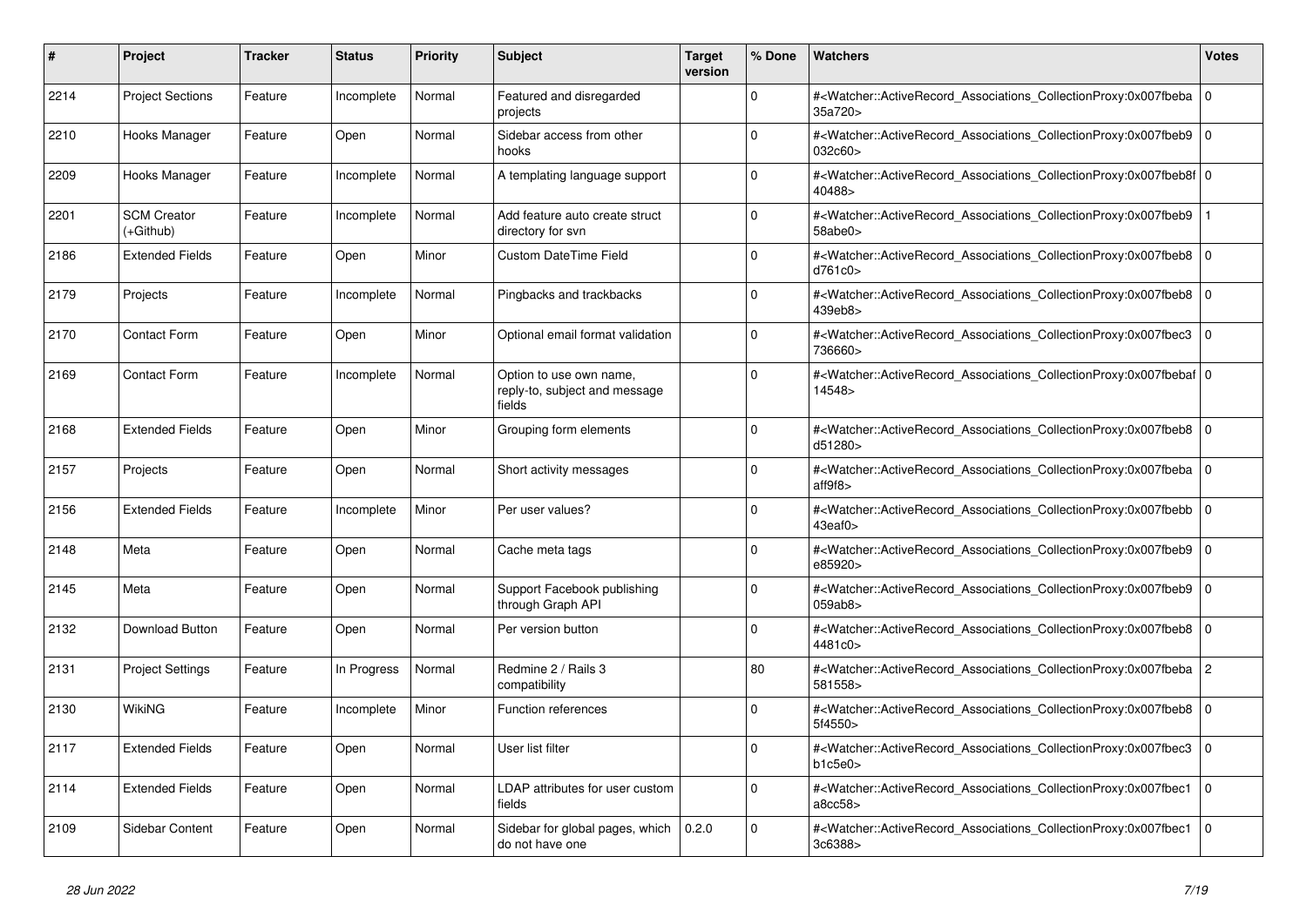| #    | Project                         | <b>Tracker</b> | <b>Status</b> | <b>Priority</b> | <b>Subject</b>                                                                           | <b>Target</b><br>version | % Done      | Watchers                                                                                                                                                  | <b>Votes</b>   |
|------|---------------------------------|----------------|---------------|-----------------|------------------------------------------------------------------------------------------|--------------------------|-------------|-----------------------------------------------------------------------------------------------------------------------------------------------------------|----------------|
| 2105 | <b>SCM Creator</b><br>(+Github) | Feature        | Open          | Normal          | Integrate with existing scm<br>system                                                    |                          | 0           | # <watcher::activerecord_associations_collectionproxy:0x007fbec1<br>d23408&gt;</watcher::activerecord_associations_collectionproxy:0x007fbec1<br>         | $\mathbf 0$    |
| 2103 | <b>Extended Fields</b>          | Feature        | Incomplete    | Minor           | Support multiple for Project                                                             |                          | $\Omega$    | # <watcher::activerecord_associations_collectionproxy:0x007fbec7<br>6cf808&gt;</watcher::activerecord_associations_collectionproxy:0x007fbec7<br>         | $\mathbf 0$    |
| 2099 | <b>Extended Fields</b>          | Feature        | Incomplete    | Normal          | Create a custom field of type<br>'Category'                                              |                          | $\Omega$    | # <watcher::activerecord_associations_collectionproxy:0x007fbec0<br>05da58&gt;</watcher::activerecord_associations_collectionproxy:0x007fbec0<br>         | $\mathbf 0$    |
| 2093 | <b>Extended Fields</b>          | Feature        | Incomplete    | Normal          | Extended columns using<br>custom queries                                                 |                          | $\mathbf 0$ | # <watcher::activerecord_associations_collectionproxy:0x007fbec0<br>aed5e0&gt;</watcher::activerecord_associations_collectionproxy:0x007fbec0<br>         | $\mathbf 0$    |
| 2092 | <b>Extended Fields</b>          | Feature        | Incomplete    | Normal          | Users-to-issues custom fields<br>auto-fill                                               |                          | $\Omega$    | # <watcher::activerecord associations="" collectionproxy:0x007fbec7<br="">853508&gt;</watcher::activerecord>                                              | $\mathbf 0$    |
| 2085 | WikiNG                          | Feature        | Open          | Normal          | Twitter status                                                                           |                          | $\Omega$    | # <watcher::activerecord_associations_collectionproxy:0x007fbec7f 0<br=""  ="">da790&gt;</watcher::activerecord_associations_collectionproxy:0x007fbec7f> |                |
| 2079 | WikiNG                          | Feature        | Incomplete    | Normal          | Message to everyone in a<br>project                                                      |                          | $\mathbf 0$ | # <watcher::activerecord_associations_collectionproxy:0x007fbec0<br>28b370&gt;</watcher::activerecord_associations_collectionproxy:0x007fbec0<br>         | $\mathbf 0$    |
| 2076 | WikiNG                          | Feature        | Open          | Insignificant   | <b>HTML Color preview</b>                                                                |                          | 0           | # <watcher::activerecord_associations_collectionproxy:0x007fbec0<br>8f9428&gt;</watcher::activerecord_associations_collectionproxy:0x007fbec0<br>         | $\mathbf 0$    |
| 2075 | <b>SCM Creator</b><br>(+Github) | Feature        | Open          | Normal          | Make an option to fully<br>automate repository creation<br>without editing the URL field |                          | $\Omega$    | # <watcher::activerecord_associations_collectionproxy:0x007fbec0<br>545278&gt;</watcher::activerecord_associations_collectionproxy:0x007fbec0<br>         | $\overline{c}$ |
| 2054 | Like Button                     | Feature        | Open          | Normal          | Add URL setting                                                                          |                          | $\mathbf 0$ | # <watcher::activerecord_associations_collectionproxy:0x007fbec2 0<br=""  ="">032d38&gt;</watcher::activerecord_associations_collectionproxy:0x007fbec2>  |                |
| 2053 | <b>SCM Creator</b><br>(+Github) | Feature        | Open          | Normal          | Set repository path according to<br>identifier when using multiple<br>repositories       |                          | $\Omega$    | # <watcher::activerecord_associations_collectionproxy:0x007fbec0<br>008a08&gt;</watcher::activerecord_associations_collectionproxy:0x007fbec0<br>         |                |
| 2028 | <b>Extended Fields</b>          | Feature        | Incomplete    | Normal          | make fields final option                                                                 |                          | $\Omega$    | # <watcher::activerecord_associations_collectionproxy:0x007fbec7f 0<br=""  ="">11318&gt;</watcher::activerecord_associations_collectionproxy:0x007fbec7f> |                |
| 2026 | <b>Extended Fields</b>          | Feature        | Open          | Normal          | Sizing defaults for custom fields                                                        |                          | $\Omega$    | # <watcher::activerecord_associations_collectionproxy:0x007fbec0<br>ed0d60</watcher::activerecord_associations_collectionproxy:0x007fbec0<br>             | $\mathbf 0$    |
| 2019 | <b>Extended Fields</b>          | Feature        | Open          | Normal          | Custom field type web service                                                            |                          | $\Omega$    | # <watcher::activerecord_associations_collectionproxy:0x007fbec0<br>df6e58</watcher::activerecord_associations_collectionproxy:0x007fbec0<br>             | $\mathbf 0$    |
| 2018 | <b>Extended Fields</b>          | Feature        | Open          | Normal          | database query cutsom field<br>type                                                      |                          | $\Omega$    | # <watcher::activerecord_associations_collectionproxy:0x007fbec7<br>eaac30&gt;</watcher::activerecord_associations_collectionproxy:0x007fbec7<br>         |                |
| 2013 | Role Shift                      | Feature        | Incomplete    | Minor           | Resource shifts                                                                          |                          | $\Omega$    | # <watcher::activerecord_associations_collectionproxy:0x007fbec0<br>e0f598&gt;</watcher::activerecord_associations_collectionproxy:0x007fbec0<br>         | l O            |
| 2011 | <b>Extended Fields</b>          | Feature        | Incomplete    | Normal          | Custom field translations                                                                |                          | $\mathbf 0$ | # <watcher::activerecord 0<br="" associations="" collectionproxy:0x007fbec0="">4f9fa8</watcher::activerecord>                                             |                |
| 2007 | <b>Extended Fields</b>          | Feature        | Incomplete    | Minor           | Projects listing sorting                                                                 |                          | $\mathbf 0$ | # <watcher::activerecord 0<br="" associations="" collectionproxy:0x007fbec0f="">f83c8</watcher::activerecord>                                             |                |
| 2006 | <b>Extended Fields</b>          | Feature        | Incomplete    | Minor           | Users listing sorting                                                                    |                          | $\mathbf 0$ | # <watcher::activerecord_associations_collectionproxy:0x007fbec1 0<br="">a4f628&gt;</watcher::activerecord_associations_collectionproxy:0x007fbec1>       |                |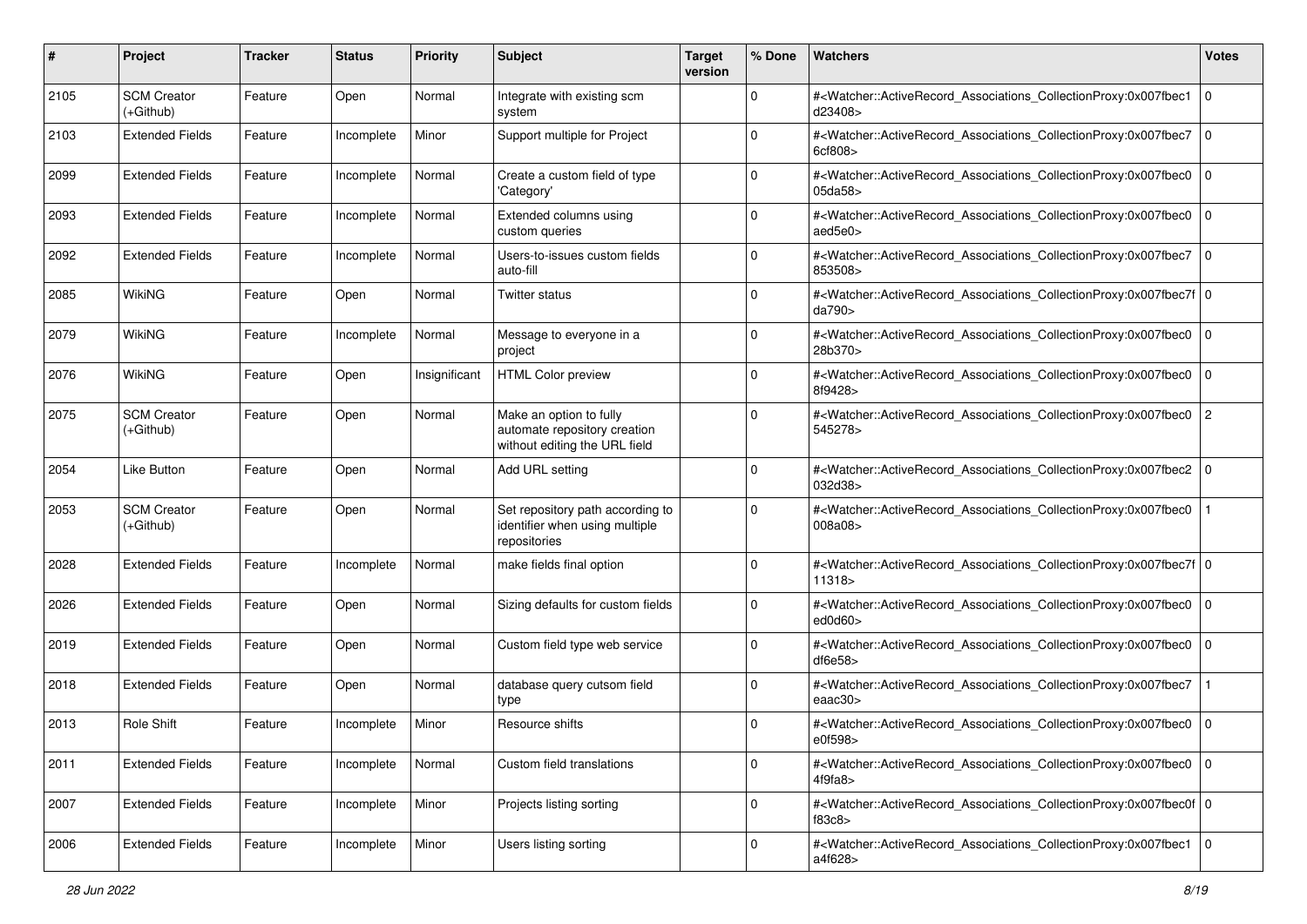| #    | <b>Project</b>         | Tracker | <b>Status</b> | <b>Priority</b> | <b>Subject</b>                                                                           | <b>Target</b><br>version | % Done   | <b>Watchers</b>                                                                                                                                                             | <b>Votes</b>   |
|------|------------------------|---------|---------------|-----------------|------------------------------------------------------------------------------------------|--------------------------|----------|-----------------------------------------------------------------------------------------------------------------------------------------------------------------------------|----------------|
| 2005 | <b>Extended Fields</b> | Feature | Incomplete    | Minor           | Paging for projects listing                                                              |                          | $\Omega$ | # <watcher::activerecord_associations_collectionproxy:0x007fbec2<br>0c5ea8</watcher::activerecord_associations_collectionproxy:0x007fbec2<br>                               | $\mathbf 0$    |
| 1999 | Sidebar Content        | Feature | Incomplete    | Minor           | Project module                                                                           |                          | $\Omega$ | # <watcher::activerecord_associations_collectionproxy:0x007fbec0<br>e66168&gt;</watcher::activerecord_associations_collectionproxy:0x007fbec0<br>                           | $\mathbf 0$    |
| 1997 | Download Button        | Feature | Open          | Minor           | Project module                                                                           |                          | $\Omega$ | # <watcher::activerecord_associations_collectionproxy:0x007fbec7f 0<br=""  ="">16778&gt;</watcher::activerecord_associations_collectionproxy:0x007fbec7f>                   |                |
| 1996 | <b>Author Box</b>      | Feature | Incomplete    | Minor           | Project module                                                                           |                          | $\Omega$ | # <watcher::activerecord_associations_collectionproxy:0x007fbec0<br>df1200&gt;</watcher::activerecord_associations_collectionproxy:0x007fbec0<br>                           | $\Omega$       |
| 1995 | <b>Extended Fields</b> | Feature | Open          | Normal          | Checklist                                                                                |                          | $\Omega$ | # <watcher::activerecord_associations_collectionproxy:0x007fbec1<br><math>b</math>f6ff8<math>&gt;</math></watcher::activerecord_associations_collectionproxy:0x007fbec1<br> | $\mathbf 0$    |
| 1993 | Advertising            | Feature | Open          | Normal          | Which types of user                                                                      |                          | $\Omega$ | # <watcher::activerecord associations="" collectionproxy:0x007fbec7<br="">d4e5a8</watcher::activerecord>                                                                    | $\mathbf 0$    |
| 1987 | Projects               | Feature | Incomplete    | Normal          | Attachment resize                                                                        |                          | $\Omega$ | # <watcher::activerecord associations="" collectionproxy:0x007fbec0<br="">175878&gt;</watcher::activerecord>                                                                | $\mathbf 0$    |
| 1984 | Subscription           | Feature | Incomplete    | Minor           | Redirecting back after<br>registration/loginRedirecting<br>back after registration/login |                          | $\Omega$ | # <watcher::activerecord_associations_collectionproxy:0x007fbec0<br>a50740&gt;</watcher::activerecord_associations_collectionproxy:0x007fbec0<br>                           | $\mathbf 0$    |
| 1983 | <b>Role Shift</b>      | Feature | Open          | Major           | Default shifts                                                                           |                          | $\Omega$ | # <watcher::activerecord_associations_collectionproxy:0x007fbec7<br>aaed<math>c0</math></watcher::activerecord_associations_collectionproxy:0x007fbec7<br>                  | $\mathbf 0$    |
| 1982 | <b>Role Shift</b>      | Feature | Open          | Major           | Redmine.pm patch wanted                                                                  |                          | $\Omega$ | # <watcher::activerecord_associations_collectionproxy:0x007fbec7f 0<br=""  ="">62268&gt;</watcher::activerecord_associations_collectionproxy:0x007fbec7f>                   |                |
| 1981 | Subscription           | Feature | Open          | Normal          | Site-wide notifications                                                                  |                          | $\Omega$ | # <watcher::activerecord associations="" collectionproxy:0x007fbec0<br="">198378&gt;</watcher::activerecord>                                                                |                |
| 1977 | <b>WikiNG</b>          | Feature | Open          | Normal          | Conditional macro for users &<br>groups                                                  |                          | $\Omega$ | # <watcher::activerecord associations="" collectionproxy:0x007fbec0<br="">36d5e0&gt;</watcher::activerecord>                                                                | $\overline{c}$ |
| 1970 | <b>Contact Form</b>    | Feature | Open          | Minor           | Contact link                                                                             |                          | $\Omega$ | # <watcher::activerecord_associations_collectionproxy:0x007fbec7<br>223098&gt;</watcher::activerecord_associations_collectionproxy:0x007fbec7<br>                           | $\mathbf{0}$   |
| 1968 | Orangutan              | Feature | Open          | Normal          | Creating a new issue                                                                     | 1.06                     | $\Omega$ | # <watcher::activerecord_associations_collectionproxy:0x007fbec6 0<br=""  ="">e19498&gt;</watcher::activerecord_associations_collectionproxy:0x007fbec6>                    |                |
| 1963 | Projects               | Feature | Open          | Minor           | Issues/messages count                                                                    |                          | $\Omega$ | # <watcher::activerecord_associations_collectionproxy:0x007fbec7<br>08dc88&gt;</watcher::activerecord_associations_collectionproxy:0x007fbec7<br>                           | $\mathbf 0$    |
| 1957 | Download Button        | Feature | Incomplete    | Normal          | Plugin configuration                                                                     |                          | $\Omega$ | # <watcher::activerecord_associations_collectionproxy:0x007fbec6<br>caa080&gt;</watcher::activerecord_associations_collectionproxy:0x007fbec6<br>                           | $\mathbf 0$    |
| 1956 | <b>Extended Fields</b> | Feature | Incomplete    | Minor           | SIP link                                                                                 |                          | $\Omega$ | # <watcher::activerecord_associations_collectionproxy:0x007fbec7 0<br=""  ="">31a820</watcher::activerecord_associations_collectionproxy:0x007fbec7>                        |                |
| 1955 | <b>Extended Fields</b> | Feature | Incomplete    | Normal          | FTP link                                                                                 |                          | $\Omega$ | # <watcher::activerecord associations="" collectionproxy:0x007fbec7<br="">21a3f8</watcher::activerecord>                                                                    | $\mathbf{0}$   |
| 1954 | <b>Extended Fields</b> | Feature | Incomplete    | Normal          | <b>Mailto links</b>                                                                      |                          | $\Omega$ | # <watcher::activerecord_associations_collectionproxy:0x007fbec7<br>Of1be8&gt;</watcher::activerecord_associations_collectionproxy:0x007fbec7<br>                           | $\mathbf 0$    |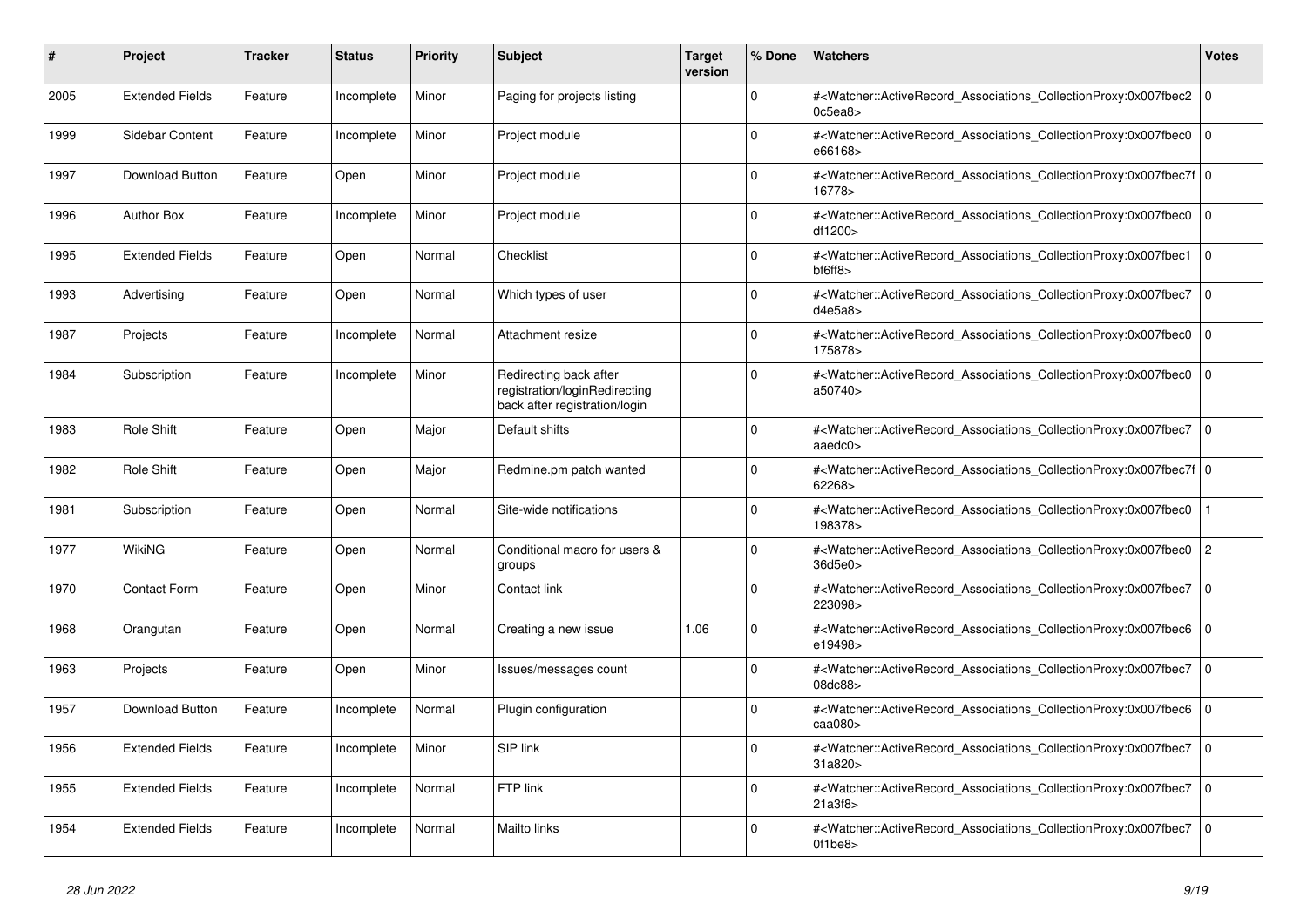| #    | Project                         | <b>Tracker</b> | <b>Status</b> | <b>Priority</b> | <b>Subject</b>                                       | <b>Target</b><br>version | % Done      | <b>Watchers</b>                                                                                                                                          | <b>Votes</b> |
|------|---------------------------------|----------------|---------------|-----------------|------------------------------------------------------|--------------------------|-------------|----------------------------------------------------------------------------------------------------------------------------------------------------------|--------------|
| 1948 | Projects                        | Feature        | Open          | Minor           | Testimonials / Used by                               |                          | $\Omega$    | # <watcher::activerecord associations="" collectionproxy:0x007fbec6<br="">e92190&gt;</watcher::activerecord>                                             | $\mathbf 0$  |
| 1947 | <b>Extended Fields</b>          | Feature        | Open          | Normal          | Visible for admins only                              |                          | $\Omega$    | # <watcher::activerecord associations="" collectionproxy:0x007fbec6<br="">b71ab0</watcher::activerecord>                                                 | $\mathbf 0$  |
| 1943 | <b>Author Box</b>               | Feature        | Deferred      | Normal          | Author box layout change plan                        |                          | $\Omega$    | # <watcher::activerecord_associations_collectionproxy:0x007fbec6<br>a11aa8</watcher::activerecord_associations_collectionproxy:0x007fbec6<br>            | $\Omega$     |
| 1942 | <b>WikiNG</b>                   | Feature        | Incomplete    | Minor           | Support for target in links                          |                          | $\Omega$    | # <watcher::activerecord_associations_collectionproxy:0x007fbec6  <br="">89a2d8&gt;</watcher::activerecord_associations_collectionproxy:0x007fbec6>      | $\mathbf 0$  |
| 1919 | <b>Extended Fields</b>          | Feature        | Incomplete    | Normal          | Extend Link extended field                           |                          | $\Omega$    | # <watcher::activerecord associations="" collectionproxy:0x007fbec6<br="">742020&gt;</watcher::activerecord>                                             | $\mathbf 0$  |
| 1915 | Red-Andy                        | Feature        | Incomplete    | Normal          | TOC items box should move as<br>we click on the item |                          | $\Omega$    | # <watcher::activerecord_associations_collectionproxy:0x007fbec6<br>2ee960&gt;</watcher::activerecord_associations_collectionproxy:0x007fbec6<br>        | $\Omega$     |
| 1907 | <b>WikiNG</b>                   | Feature        | Incomplete    | Minor           | Social links                                         |                          | $\Omega$    | # <watcher::activerecord associations="" collectionproxy:0x007fbec5<br="">e750c8&gt;</watcher::activerecord>                                             |              |
| 1905 | Orangutan                       | Feature        | Open          | Normal          | <b>SCM</b> monkey                                    |                          | $\Omega$    | # <watcher::activerecord associations="" collectionproxy:0x007fbec5<br="">a154b0&gt;</watcher::activerecord>                                             | $\mathbf 0$  |
| 1902 | Meta                            | Feature        | Incomplete    | Normal          | Consider clear html and light<br>mode                |                          | $\Omega$    | # <watcher::activerecord associations="" collectionproxy:0x007fbec5<br="">712f88&gt;</watcher::activerecord>                                             | $\mathbf 0$  |
| 1900 | <b>WikiNG</b>                   | Feature        | Incomplete    | Minor           | Singe bracket smiley                                 |                          | $\Omega$    | # <watcher::activerecord associations="" collectionproxy:0x007fbec5<br="">4ea698&gt;</watcher::activerecord>                                             | $\mathbf 0$  |
| 1888 | Orangutan::Redmin<br>e          | Feature        | Open          | Normal          | Reuse past tasks                                     |                          | $\Omega$    | # <watcher::activerecord associations="" collectionproxy:0x007fbec5=""  <br="">320790&gt;</watcher::activerecord>                                        | $\mathbf 0$  |
| 1884 | <b>Extended Fields</b>          | Feature        | Incomplete    | Normal          | Multiselect                                          |                          | $\Omega$    | # <watcher::activerecord associations="" collectionproxy:0x007fbec5<br="">054188&gt;</watcher::activerecord>                                             | $\mathbf 0$  |
| 1882 | <b>Extended Fields</b>          | Feature        | Incomplete    | Normal          | Wiki toolbar for Wiki text                           |                          | $\Omega$    | # <watcher::activerecord_associations_collectionproxy:0x007fbec4  <br="">d23a18</watcher::activerecord_associations_collectionproxy:0x007fbec4>          | $\mathbf 0$  |
| 1881 | <b>Extended Fields</b>          | Feature        | Open          | Insignificant   | Support wiki toolbar for "Default"<br>value"         |                          | $\Omega$    | # <watcher::activerecord 0<br="" associations="" collectionproxy:0x00557da9=""  ="">0528d8&gt;</watcher::activerecord>                                   |              |
| 1868 | Projects                        | Feature        | Reopened      | Minor           | Author in Google search results                      |                          | 80          | # <watcher::activerecord 0<br="" associations="" collectionproxy:0x00557da8=""  ="">df09f0&gt;</watcher::activerecord>                                   |              |
| 1867 | Projects                        | Feature        | Incomplete    | Minor           | <b>Textile draft</b>                                 |                          | $\Omega$    | # <watcher::activerecord_associations_collectionproxy:0x00557da8 0<br=""  ="">cff438</watcher::activerecord_associations_collectionproxy:0x00557da8>     |              |
| 1858 | <b>SCM Creator</b><br>(+Github) | Feature        | Open          | Normal          | New Wiki/Textile macro                               |                          | $\Omega$    | # <watcher::activerecord 0<br="" associations="" collectionproxy:0x00557da5=""  ="">d14700&gt;</watcher::activerecord>                                   |              |
| 1846 | Advertising                     | Feature        | Open          | Minor           | Page configuration                                   | 0.3.0                    | $\mathbf 0$ | # <watcher::activerecord_associations_collectionproxy:0x00557da5 0<br=""  ="">bd38a0&gt;</watcher::activerecord_associations_collectionproxy:0x00557da5> |              |
| 1845 | Advertising                     | Feature        | Open          | Minor           | Per project management                               | 0.3.0                    | $\Omega$    | # <watcher::activerecord_associations_collectionproxy:0x00557da5 0<br=""  ="">a9d120&gt;</watcher::activerecord_associations_collectionproxy:0x00557da5> |              |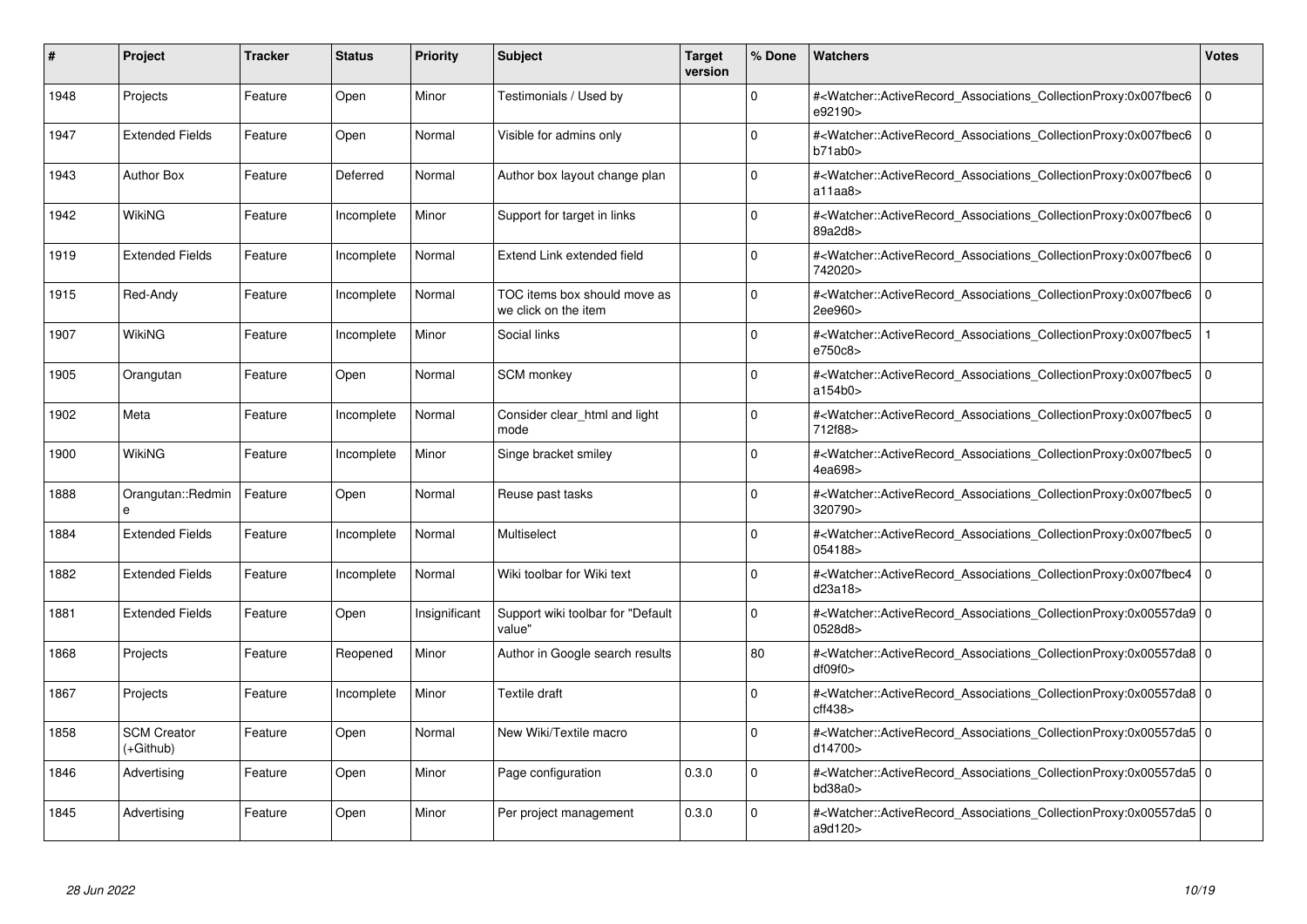| #    | Project                         | <b>Tracker</b> | <b>Status</b> | <b>Priority</b> | <b>Subject</b>                                      | <b>Target</b><br>version | % Done      | <b>Watchers</b>                                                                                                                                          | <b>Votes</b> |
|------|---------------------------------|----------------|---------------|-----------------|-----------------------------------------------------|--------------------------|-------------|----------------------------------------------------------------------------------------------------------------------------------------------------------|--------------|
| 1842 | <b>Author Box</b>               | Feature        | Open          | Normal          | Show multiple/all roles                             | 1.0.0                    | $\Omega$    | # <watcher::activerecord_associations_collectionproxy:0x00557da6 0<br=""  ="">5855d8&gt;</watcher::activerecord_associations_collectionproxy:0x00557da6> |              |
| 1837 | Projects                        | Feature        | Open          | Insignificant   | Andriy is now working on                            |                          | $\Omega$    | # <watcher::activerecord 0<br="" associations="" collectionproxy:0x00557da6=""  ="">308af8&gt;</watcher::activerecord>                                   |              |
| 1831 | Projects                        | Feature        | Incomplete    | Minor           | Automatically include mail<br>conversations         |                          | $\Omega$    | # <watcher::activerecord 0<br="" associations="" collectionproxy:0x00557da6=""  ="">0b3730&gt;</watcher::activerecord>                                   |              |
| 1829 | Projects                        | Feature        | Open          | Normal          | A project generator from<br>templates               |                          | $\Omega$    | # <watcher::activerecord_associations_collectionproxy:0x00557da5 0<br=""  ="">a99818&gt;</watcher::activerecord_associations_collectionproxy:0x00557da5> |              |
| 1812 | <b>Author Box</b>               | Feature        | Open          | Normal          | Custom fields support                               | 1.0.0                    | $\Omega$    | # <watcher::activerecord 0<br="" associations="" collectionproxy:0x00557da5=""  ="">714ee0&gt;</watcher::activerecord>                                   |              |
| 1804 | Projects                        | Feature        | Incomplete    | Insignificant   | Arrows (or similar solution) for<br>project menu    |                          | $\Omega$    | # <watcher::activerecord 0<br="" associations="" collectionproxy:0x00557da5=""  ="">5c5df0</watcher::activerecord>                                       |              |
| 1796 | Projects                        | Feature        | Open          | Normal          | <b>Translations helper</b>                          |                          | $\Omega$    | # <watcher::activerecord_associations_collectionproxy:0x00557da5 0<br=""  ="">13aa38&gt;</watcher::activerecord_associations_collectionproxy:0x00557da5> |              |
| 1793 | <b>SCM Creator</b><br>(+Github) | Feature        | Incomplete    | Normal          | Allow the creation of non-local<br>repositories     |                          | $\Omega$    | # <watcher::activerecord 2<br="" associations="" collectionproxy:0x00557da4="">aa2400&gt;</watcher::activerecord>                                        |              |
| 1790 | Projects                        | Feature        | Open          | Normal          | Rotate logs                                         |                          | $\Omega$    | # <watcher::activerecord associations="" collectionproxy:0x007fbeb9=""  <br="">c81778&gt;</watcher::activerecord>                                        | $\mathbf 0$  |
| 1784 | Hooks Manager                   | Feature        | Open          | Normal          | Support per-project Ads                             |                          | $\Omega$    | # <watcher::activerecord 0<br="" associations="" collectionproxy:0x007fbeba=""  ="">419300&gt;</watcher::activerecord>                                   |              |
| 1771 | Sidebar Content                 | Feature        | Open          | Normal          | Global contents                                     | 0.2.0                    | $\Omega$    | # <watcher::activerecord_associations_collectionproxy:0x007fbec3<br>72dc68&gt;</watcher::activerecord_associations_collectionproxy:0x007fbec3<br>        | $\mathbf 0$  |
| 1757 | <b>SCM Creator</b><br>(+Github) | Feature        | Incomplete    | Insignificant   | Allow subdirectories                                |                          | $\Omega$    | # <watcher::activerecord_associations_collectionproxy:0x007fbebb<br>2c3ec8</watcher::activerecord_associations_collectionproxy:0x007fbebb<br>            | $\mathbf 0$  |
| 1751 | Hooks Manager                   | Feature        | Incomplete    | Minor           | Support URL regexps to limit<br>pages               |                          | $\Omega$    | # <watcher::activerecord 0<br="" associations="" collectionproxy:0x007fbeba=""  ="">9157c8&gt;</watcher::activerecord>                                   |              |
| 1747 | Projects                        | Feature        | Open          | Major           | Some kind of site usage plugin                      |                          | $\mathbf 0$ | # <watcher::activerecord_associations_collectionproxy:0x007fbeb9<br>662f40&gt;</watcher::activerecord_associations_collectionproxy:0x007fbeb9<br>        | $\mathbf 0$  |
| 1739 | CD-Index                        | Feature        | Open          | Normal          | Debian package                                      |                          | $\Omega$    | # <watcher::activerecord associations="" collectionproxy:0x007fbebb<br="">1f2710&gt;</watcher::activerecord>                                             |              |
| 1736 | CD-Index                        | Feature        | Open          | Normal          | Command-line options and<br>environmental variables |                          | $\Omega$    | # <watcher::activerecord associations="" collectionproxy:0x007fbebb<br="">28eca0</watcher::activerecord>                                                 | $\mathbf 0$  |
| 1733 | CD-Index                        | Feature        | Open          | Normal          | Put more info about the media<br>into header        |                          | $\Omega$    | # <watcher::activerecord associations="" collectionproxy:0x007fbebb=""  <br="">29d110&gt;</watcher::activerecord>                                        | $\mathbf 0$  |
| 1725 | Red-Andy                        | Feature        | Deferred      | Normal          | Stick footer to the bottom of a<br>page             |                          | 50          | # <watcher::activerecord associations="" collectionproxy:0x007fbeb9<br="">6717e8&gt;</watcher::activerecord>                                             |              |
| 1723 | CD-Index                        | Feature        | Open          | Normal          | PHP module                                          |                          | $\Omega$    | # <watcher::activerecord_associations_collectionproxy:0x007fbeba 0<br=""  ="">7f4ce0&gt;</watcher::activerecord_associations_collectionproxy:0x007fbeba> |              |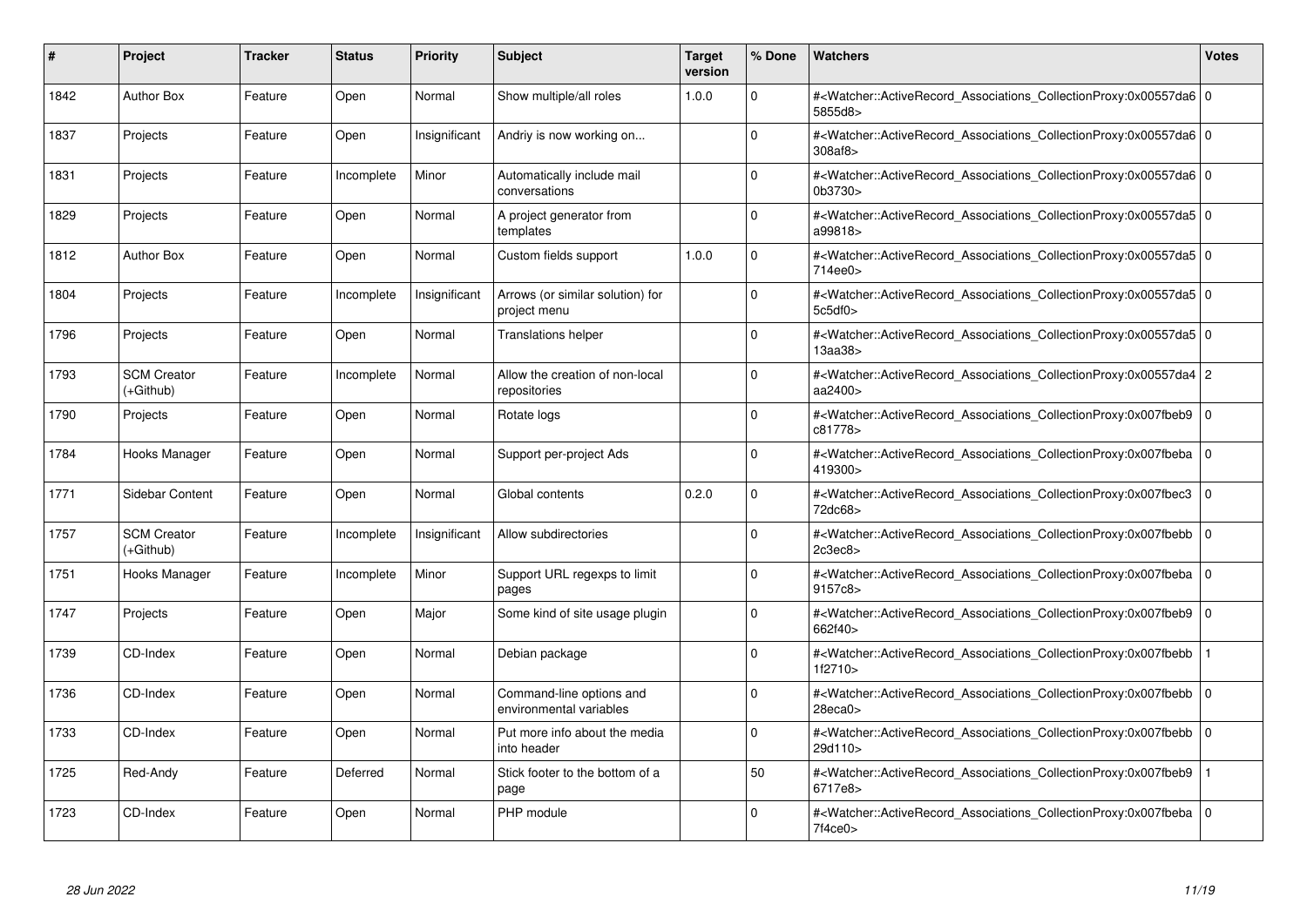| #    | <b>Project</b>         | <b>Tracker</b> | <b>Status</b> | <b>Priority</b> | <b>Subject</b>                                                                     | <b>Target</b><br>version | % Done      | <b>Watchers</b>                                                                                                                                              | <b>Votes</b>   |
|------|------------------------|----------------|---------------|-----------------|------------------------------------------------------------------------------------|--------------------------|-------------|--------------------------------------------------------------------------------------------------------------------------------------------------------------|----------------|
| 1722 | CD-Index               | Feature        | Open          | Major           | Separate common code into<br>library                                               |                          | $\Omega$    | # <watcher::activerecord associations="" collectionproxy:0x007fbeba<br="">58fb30&gt;</watcher::activerecord>                                                 | $\mathbf 0$    |
| 1721 | CD-Index               | Feature        | Open          | Minor           | Man page for cdfind                                                                |                          | $\Omega$    | # <watcher::activerecord_associations_collectionproxy:0x007fbec3<br>b48b18&gt;</watcher::activerecord_associations_collectionproxy:0x007fbec3<br>            | $\mathbf 0$    |
| 1720 | CD-Index               | Feature        | Open          | Minor           | Man page for cdindex                                                               |                          | $\Omega$    | # <watcher::activerecord_associations_collectionproxy:0x007fbec3 0<br="">eaa<math>c70</math></watcher::activerecord_associations_collectionproxy:0x007fbec3> |                |
| 1716 | Projects               | Feature        | In Progress   | Normal          | Orangutan video/chat demo                                                          |                          | 10          | # <watcher::activerecord 0<br="" associations="" collectionproxy:0x007fbeb8f=""  ="">b29c0</watcher::activerecord>                                           |                |
| 1695 | Sidebar Content        | Feature        | Open          | Normal          | Multiple contents                                                                  | 0.2.0                    | $\mathbf 0$ | # <watcher::activerecord_associations_collectionproxy:0x007fbeb9<br>78ed60&gt;</watcher::activerecord_associations_collectionproxy:0x007fbeb9<br>            | $\mathbf 0$    |
| 1687 | Meta                   | Feature        | Open          | Normal          | Global Meta tags, Meta tags per<br>project and per page                            |                          | $\Omega$    | # <watcher::activerecord_associations_collectionproxy:0x007fbeba 0<br=""  ="">144dc8</watcher::activerecord_associations_collectionproxy:0x007fbeba>         |                |
| 1638 | Orangutan              | Feature        | Open          | Major           | Orangutan bug reporting                                                            |                          | $\Omega$    | # <watcher::activerecord_associations_collectionproxy:0x007fbeb9<br>760b68&gt;</watcher::activerecord_associations_collectionproxy:0x007fbeb9<br>            | $\mathbf 0$    |
| 1619 | Orangutan              | Feature        | Open          | Minor           | Avatar                                                                             |                          | $\Omega$    | # <watcher::activerecord_associations_collectionproxy:0x007fbeb9  <br="">d4af88</watcher::activerecord_associations_collectionproxy:0x007fbeb9>              | $\overline{c}$ |
| 1614 | Orangutan              | Feature        | Open          | Minor           | <b>AIML</b>                                                                        |                          | $\Omega$    | # <watcher::activerecord_associations_collectionproxy:0x007fbebb 0<br=""  ="">1c8500&gt;</watcher::activerecord_associations_collectionproxy:0x007fbebb>     |                |
| 1603 | Orangutan              | Feature        | Open          | Minor           | MegaHAL                                                                            |                          | $\Omega$    | # <watcher::activerecord associations="" collectionproxy:0x007fbeb9<br="">d2fe40</watcher::activerecord>                                                     |                |
| 1577 | Orangutan              | Feature        | Open          | Minor           | Roster suggestions                                                                 |                          | $\mathbf 0$ | # <watcher::activerecord_associations_collectionproxy:0x007fbeb9  <br="">c1ce90</watcher::activerecord_associations_collectionproxy:0x007fbeb9>              | $\mathbf 0$    |
| 1464 | Orangutan              | Feature        | Open          | Minor           | Ability to see Orangutan logs for<br>a user                                        |                          | $\Omega$    | # <watcher::activerecord_associations_collectionproxy:0x007fbeb8<br>2a2b40&gt;</watcher::activerecord_associations_collectionproxy:0x007fbeb8<br>            |                |
| 1352 | Orangutan::Redmin<br>e | Feature        | Open          | Minor           | Start date changing                                                                | 1.07                     | $\Omega$    | # <watcher::activerecord associations="" collectionproxy:0x007fbebb<br="">50e368&gt;</watcher::activerecord>                                                 | $\mathbf 0$    |
| 1337 | Orangutan::Redmin<br>e | Feature        | Incomplete    | Minor           | Automatic time tracking                                                            |                          | $\Omega$    | # <watcher::activerecord_associations_collectionproxy:0x007fbeba 0<br=""  ="">326808&gt;</watcher::activerecord_associations_collectionproxy:0x007fbeba>     |                |
| 1104 | Orangutan::Redmin<br>e | Feature        | Incomplete    | Minor           | Automatic overtime tracking                                                        |                          | $\Omega$    | # <watcher::activerecord 0<br="" associations="" collectionproxy:0x007fbeb9=""  ="">53b338&gt;</watcher::activerecord>                                       |                |
| 1083 | Orangutan::Redmin<br>e | Feature        | Open          | Minor           | Help context(s) for Redmine text   $1.08$<br>formatting syntax                     |                          | $\Omega$    | # <watcher::activerecord associations="" collectionproxy:0x007fbeb8<br="">b52d80&gt;</watcher::activerecord>                                                 | $\mathbf 0$    |
| 1076 | Orangutan::Redmin<br>e | Feature        | Open          | Minor           | Due date setting context                                                           | 1.07                     | $\Omega$    | # <watcher::activerecord_associations_collectionproxy:0x007fbeb9  <br="">c68de0</watcher::activerecord_associations_collectionproxy:0x007fbeb9>              | $\Omega$       |
| 1028 | Orangutan              | Feature        | Incomplete    | Minor           | Recognizing English text<br>accidentally entered with<br>different keyboard layout |                          | $\Omega$    | # <watcher::activerecord associations="" collectionproxy:0x007fbeb8<br="">7ff728&gt;</watcher::activerecord>                                                 |                |
| 1022 | Orangutan::Redmin<br>e | Feature        | Incomplete    | Minor           | Changing issue status<br>depending on user presence                                |                          | $\Omega$    | # <watcher::activerecord_associations_collectionproxy:0x007fbec3<br>928540&gt;</watcher::activerecord_associations_collectionproxy:0x007fbec3<br>            | $\Omega$       |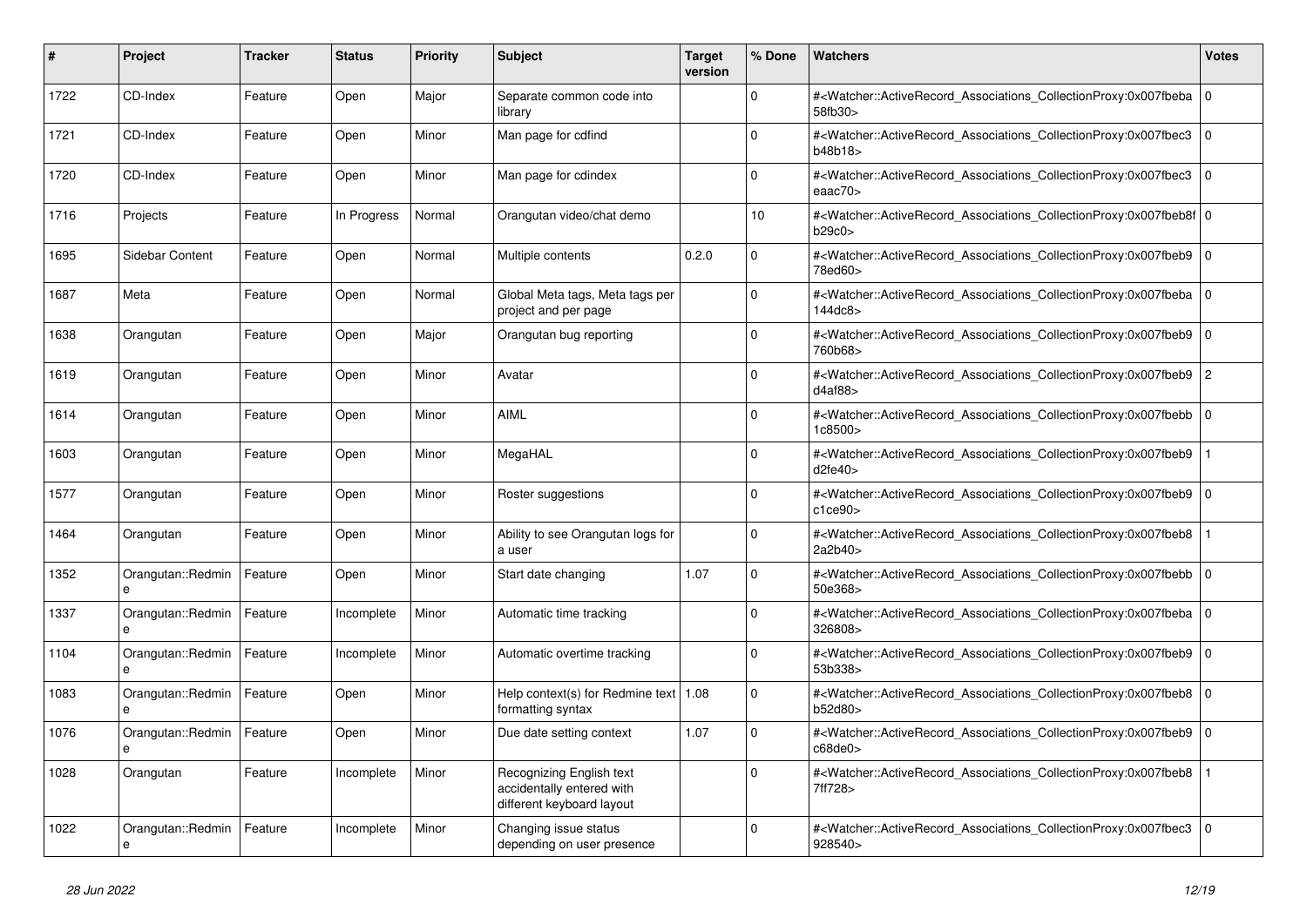| #    | <b>Project</b>          | Tracker     | <b>Status</b> | <b>Priority</b> | <b>Subject</b>                                                                      | <b>Target</b><br>version | % Done       | <b>Watchers</b>                                                                                                                                                           | <b>Votes</b>   |
|------|-------------------------|-------------|---------------|-----------------|-------------------------------------------------------------------------------------|--------------------------|--------------|---------------------------------------------------------------------------------------------------------------------------------------------------------------------------|----------------|
| 984  | Orangutan               | Feature     | Open          | Minor           | Survey context                                                                      |                          | $\Omega$     | # <watcher::activerecord associations="" collectionproxy:0x007fbeba<br="">49db00&gt;</watcher::activerecord>                                                              | $\overline{0}$ |
| 969  | Orangutan::Redmin<br>e  | Feature     | Open          | Minor           | Editing comments                                                                    | 1.08                     | $\Omega$     | # <watcher::activerecord_associations_collectionproxy:0x007fbec3<br>cdec20</watcher::activerecord_associations_collectionproxy:0x007fbec3<br>                             | $\overline{2}$ |
| 941  | Orangutan               | Feature     | Open          | Minor           | Support Google calendar                                                             |                          | $\Omega$     | # <watcher::activerecord_associations_collectionproxy:0x007fbeb9 0<br=""><math>57</math>dee<math>0</math></watcher::activerecord_associations_collectionproxy:0x007fbeb9> |                |
| 935  | Orangutan               | Feature     | Open          | Minor           | Invalid keyboard layout<br>translator                                               |                          | $\Omega$     | # <watcher::activerecord 0<br="" associations="" collectionproxy:0x007fbeb9=""  ="">6a9d50&gt;</watcher::activerecord>                                                    |                |
| 895  | Orangutan::Redmin<br>e  | Feature     | Open          | Normal          | Changing custom fields and<br>other issue properties                                | 1.07                     | $\mathbf 0$  | # <watcher::activerecord_associations_collectionproxy:0x007fbeba<br>4d5aa0</watcher::activerecord_associations_collectionproxy:0x007fbeba<br>                             |                |
| 892  | Orangutan               | Feature     | Open          | Minor           | Tip of the day / Did you know<br>that? $\ldots$                                     |                          | $\Omega$     | # <watcher::activerecord_associations_collectionproxy:0x007fbeb9 0<br="">624ba0&gt;</watcher::activerecord_associations_collectionproxy:0x007fbeb9>                       |                |
| 863  | Orangutan               | Feature     | Open          | Minor           | Personal TODO list                                                                  |                          | $\Omega$     | # <watcher::activerecord_associations_collectionproxy:0x007fbeb8<br>153668&gt;</watcher::activerecord_associations_collectionproxy:0x007fbeb8<br>                         | $\Omega$       |
| 605  | Orangutan               | Feature     | Open          | Minor           | SVN monkey                                                                          |                          | $\Omega$     | # <watcher::activerecord_associations_collectionproxy:0x007fbeba<br>5a04a8&gt;</watcher::activerecord_associations_collectionproxy:0x007fbeba<br>                         |                |
| 558  | Orangutan               | Feature     | Open          | Minor           | Jokes context                                                                       |                          | $\Omega$     | # <watcher::activerecord_associations_collectionproxy:0x007fbeba 2<br="">5e51e8&gt;</watcher::activerecord_associations_collectionproxy:0x007fbeba>                       |                |
| 230  | Orangutan::Redmin       | Feature     | Open          | Minor           | Starting task/time entry and new<br>issue at the same time                          |                          | $\Omega$     | # <watcher::activerecord associations="" collectionproxy:0x007fbeba<br="">454540&gt;</watcher::activerecord>                                                              | 3              |
| 184  | Orangutan::Redmin<br>e  | Feature     | Open          | Minor           | Notifying about due date and<br>hours                                               | 1.07                     | $\mathbf{0}$ | # <watcher::activerecord_associations_collectionproxy:0x007fbec3 2<br="">bcc710<sub>&gt;</sub></watcher::activerecord_associations_collectionproxy:0x007fbec3>            |                |
| 181  | Orangutan::Redmin       | Feature     | Open          | Normal          | Changing issue priority                                                             | 1.07                     | $\Omega$     | # <watcher::activerecord_associations_collectionproxy:0x007fbeba<br>d76678&gt;</watcher::activerecord_associations_collectionproxy:0x007fbeba<br>                         | $\mathbf{1}$   |
| 180  | Orangutan::Redmin       | Feature     | Open          | Normal          | Issue status changing                                                               | 1.07                     | $\Omega$     | # <watcher::activerecord_associations_collectionproxy:0x007fbeb9<br>555968&gt;</watcher::activerecord_associations_collectionproxy:0x007fbeb9<br>                         | 3              |
| 170  | Orangutan::Redmin<br>e  | Feature     | Open          | Minor           | Issue creation                                                                      | 1.06                     | $\Omega$     | # <watcher::activerecord_associations_collectionproxy:0x007fbeb9 2<br="">703120&gt;</watcher::activerecord_associations_collectionproxy:0x007fbeb9>                       |                |
| 128  | Orangutan               | Feature     | Open          | Major           | Reminder, organizer and<br>scheduler                                                | 1.06                     | $\Omega$     | # <watcher::activerecord associations="" collectionproxy:0x007fbec3<br="">943d68&gt;</watcher::activerecord>                                                              | $\overline{c}$ |
| 124  | Orangutan::Redmin<br>e  | Feature     | Open          | Minor           | Let users specify what they did<br>during a break by answering on<br>break question |                          | $\Omega$     | # <watcher::activerecord_associations_collectionproxy:0x007fbebb 3<br="">4f4558&gt;</watcher::activerecord_associations_collectionproxy:0x007fbebb>                       |                |
| 26   | Orangutan               | Feature     | Open          | Normal          | It would be greate to have a<br>reminder                                            | 1.06                     | $\Omega$     | # <watcher::activerecord 0<br="" associations="" collectionproxy:0x007fbeb9=""  ="">5e05e0&gt;</watcher::activerecord>                                                    |                |
| 20   | Orangutan::Redmin<br>e  | Feature     | Open          | Minor           | Let user specify what he did<br>during a break                                      |                          | $\Omega$     | # <watcher::activerecord_associations_collectionproxy:0x007fbeb9 0<br=""  ="">bc67e8</watcher::activerecord_associations_collectionproxy:0x007fbeb9>                      |                |
| 2441 | <b>Project Sections</b> | Improvement | Incomplete    | Minor           | Option to collapse section                                                          |                          | $\Omega$     | # <watcher::activerecord_associations_collectionproxy:0x007fbeb8<br>2e9608&gt;</watcher::activerecord_associations_collectionproxy:0x007fbeb8<br>                         | $\overline{0}$ |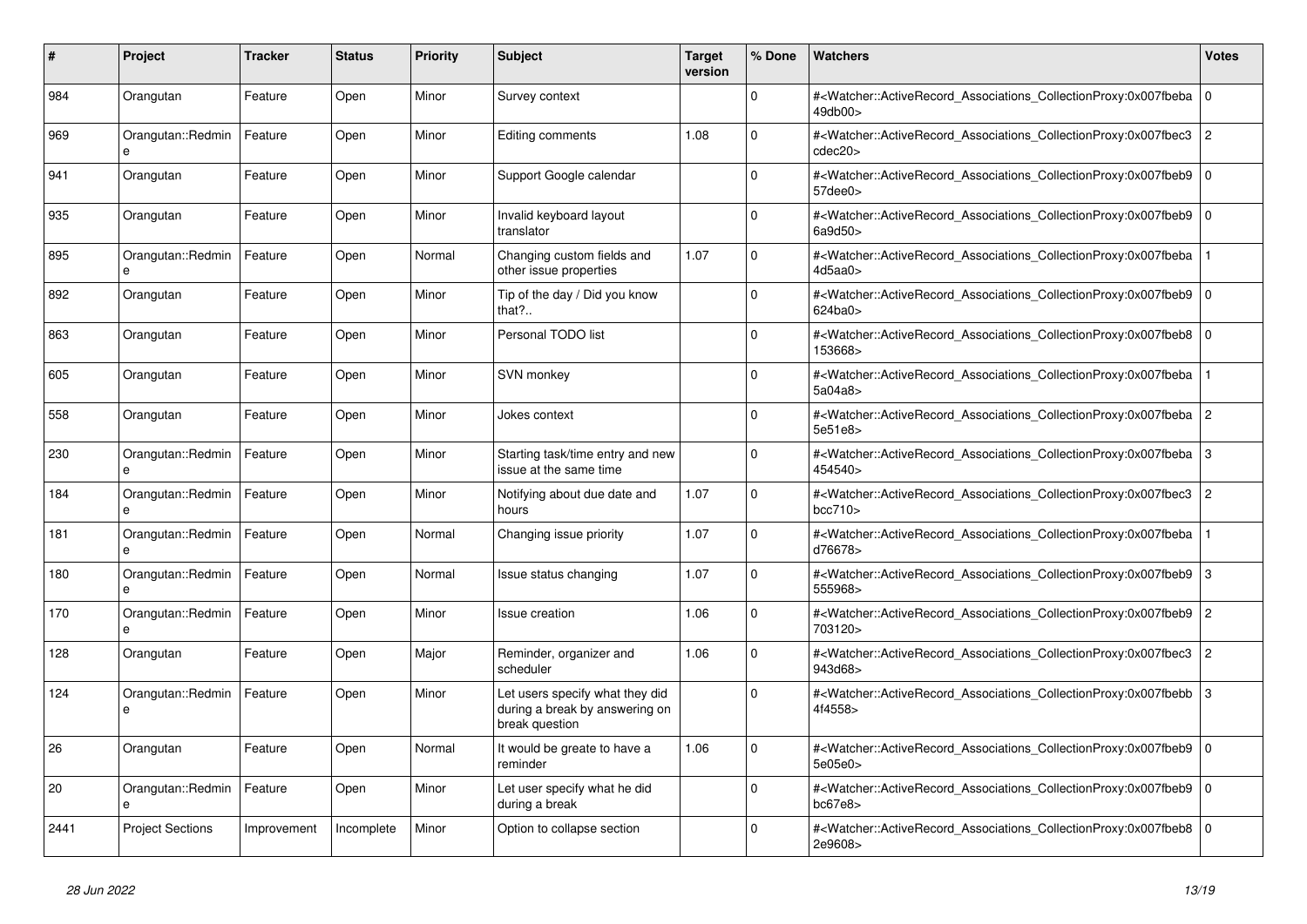| #    | Project                 | Tracker     | <b>Status</b> | <b>Priority</b> | <b>Subject</b>                                            | <b>Target</b><br>version | % Done      | <b>Watchers</b>                                                                                                                                          | <b>Votes</b> |
|------|-------------------------|-------------|---------------|-----------------|-----------------------------------------------------------|--------------------------|-------------|----------------------------------------------------------------------------------------------------------------------------------------------------------|--------------|
| 2431 | Projects                | Improvement | <b>New</b>    | Normal          | Fix location of known hosts for<br>www-data               |                          | $\Omega$    | # <watcher::activerecord 0<br="" associations="" collectionproxy:0x007fbeb9f="">e02c0</watcher::activerecord>                                            |              |
| 2401 | <b>Project Sections</b> | Improvement | Open          | Normal          | Section support for Extended<br>Fields                    |                          | $\Omega$    | # <watcher::activerecord_associations_collectionproxy:0x007fbeba 0<br=""  ="">51c3d8&gt;</watcher::activerecord_associations_collectionproxy:0x007fbeba> |              |
| 2247 | <b>RedPress</b>         | Improvement | Open          | Normal          | Redirect back after logout                                |                          | $\Omega$    | # <watcher::activerecord associations="" collectionproxy:0x007fbeb9<br="">02fd80</watcher::activerecord>                                                 | $\mathbf 0$  |
| 2245 | RedWord                 | Improvement | Open          | Normal          | Hellip in project titles                                  |                          | $\Omega$    | # <watcher::activerecord associations="" collectionproxy:0x007fbeb9=""  <br="">6d2890&gt;</watcher::activerecord>                                        | $\mathbf 0$  |
| 2244 | WordMine                | Improvement | Incomplete    | Normal          | Import the project on blog index<br>open                  |                          | $\Omega$    | # <watcher::activerecord associations="" collectionproxy:0x007fbeb9=""  <br=""><math>0</math>baf48<math>&gt;</math></watcher::activerecord>              | $\mathbf 0$  |
| 2243 | RedWord                 | Improvement | New           | Normal          | Show unapproved comments<br>for admins                    |                          | $\Omega$    | # <watcher::activerecord associations="" collectionproxy:0x007fbeb8<br="">286170&gt;</watcher::activerecord>                                             | $\Omega$     |
| 2160 | <b>WikiNG</b>           | Improvement | Incomplete    | Normal          | Rename {{version}} to {{hidden}}                          |                          | $\Omega$    | # <watcher::activerecord_associations_collectionproxy:0x007fbeba 0<br=""  ="">2e6c08&gt;</watcher::activerecord_associations_collectionproxy:0x007fbeba> |              |
| 2106 | Projects                | Improvement | Incomplete    | Minor           | Gravatar upload                                           |                          | $\Omega$    | # <watcher::activerecord 0<br="" associations="" collectionproxy:0x007fbeb9f=""  ="">d3868</watcher::activerecord>                                       |              |
| 2086 | Projects                | Improvement | Incomplete    | Minor           | Latest stable version                                     |                          | $\Omega$    | # <watcher::activerecord_associations_collectionproxy:0x007fbeb9 0<br=""  ="">c33a28&gt;</watcher::activerecord_associations_collectionproxy:0x007fbeb9> |              |
| 2037 | Projects                | Improvement | Open          | Minor           | Completeness bars on start<br>page                        |                          | $\Omega$    | # <watcher::activerecord_associations_collectionproxy:0x007fbeba 0<br=""  ="">87a318&gt;</watcher::activerecord_associations_collectionproxy:0x007fbeba> |              |
| 2035 | Orangutan               | Improvement | Open          | Minor           | Direct communication between<br>a monkey and Orangutan    | 1.06                     | $\Omega$    | # <watcher::activerecord 0<br="" associations="" collectionproxy:0x007fbeb9=""  ="">b9a108</watcher::activerecord>                                       |              |
| 2032 | Projects                | Improvement | Open          | Minor           | Quick way to submit Orangutan<br>omission                 |                          | $\Omega$    | # <watcher::activerecord associations="" collectionproxy:0x007fbeb9=""  <br="">029a98&gt;</watcher::activerecord>                                        | $\Omega$     |
| 2031 | Projects                | Improvement | Open          | Minor           | News sidebar                                              |                          | $\Omega$    | # <watcher::activerecord associations="" collectionproxy:0x007fbeb8<br="">16dd88&gt;</watcher::activerecord>                                             | $\mathbf 0$  |
| 2021 | Projects                | Improvement | Incomplete    | Major           | Spam protect                                              |                          | $\mathbf 0$ | # <watcher::activerecord_associations_collectionproxy:0x007fbec3<br>876a20&gt;</watcher::activerecord_associations_collectionproxy:0x007fbec3<br>        | $\mathbf 0$  |
| 1990 | Projects                | Improvement | Incomplete    | Minor           | anti notificatin spam - fine<br>grained mail distribution |                          | $\Omega$    | # <watcher::activerecord_associations_collectionproxy:0x007fbeba<br>b04cc8</watcher::activerecord_associations_collectionproxy:0x007fbeba<br>            |              |
| 1988 | Orangutan               | Improvement | Incomplete    | Normal          | Multithreading                                            |                          | $\Omega$    | # <watcher::activerecord 0<br="" associations="" collectionproxy:0x007fbeb8=""  ="">c96d68&gt;</watcher::activerecord>                                   |              |
| 1969 | Projects                | Improvement | Open          | Normal          | Vote plugin                                               |                          | $\Omega$    | # <watcher::activerecord 0<br="" associations="" collectionproxy:0x007fbebaf=""  ="">83c90&gt;</watcher::activerecord>                                   |              |
| 1899 | WikiNG                  | Improvement | Incomplete    | Minor           | Ignore conditions on preview                              |                          | $\Omega$    | # <watcher::activerecord associations="" collectionproxy:0x007fbec3<br="">9c4800&gt;</watcher::activerecord>                                             | $\mathbf 0$  |
| 1891 | Projects                | Improvement | Open          | Normal          | Add BASH & Perl CodeRay<br>scanners                       |                          | $\Omega$    | # <watcher::activerecord_associations_collectionproxy:0x007fbeba 0<br=""  ="">7b7340&gt;</watcher::activerecord_associations_collectionproxy:0x007fbeba> |              |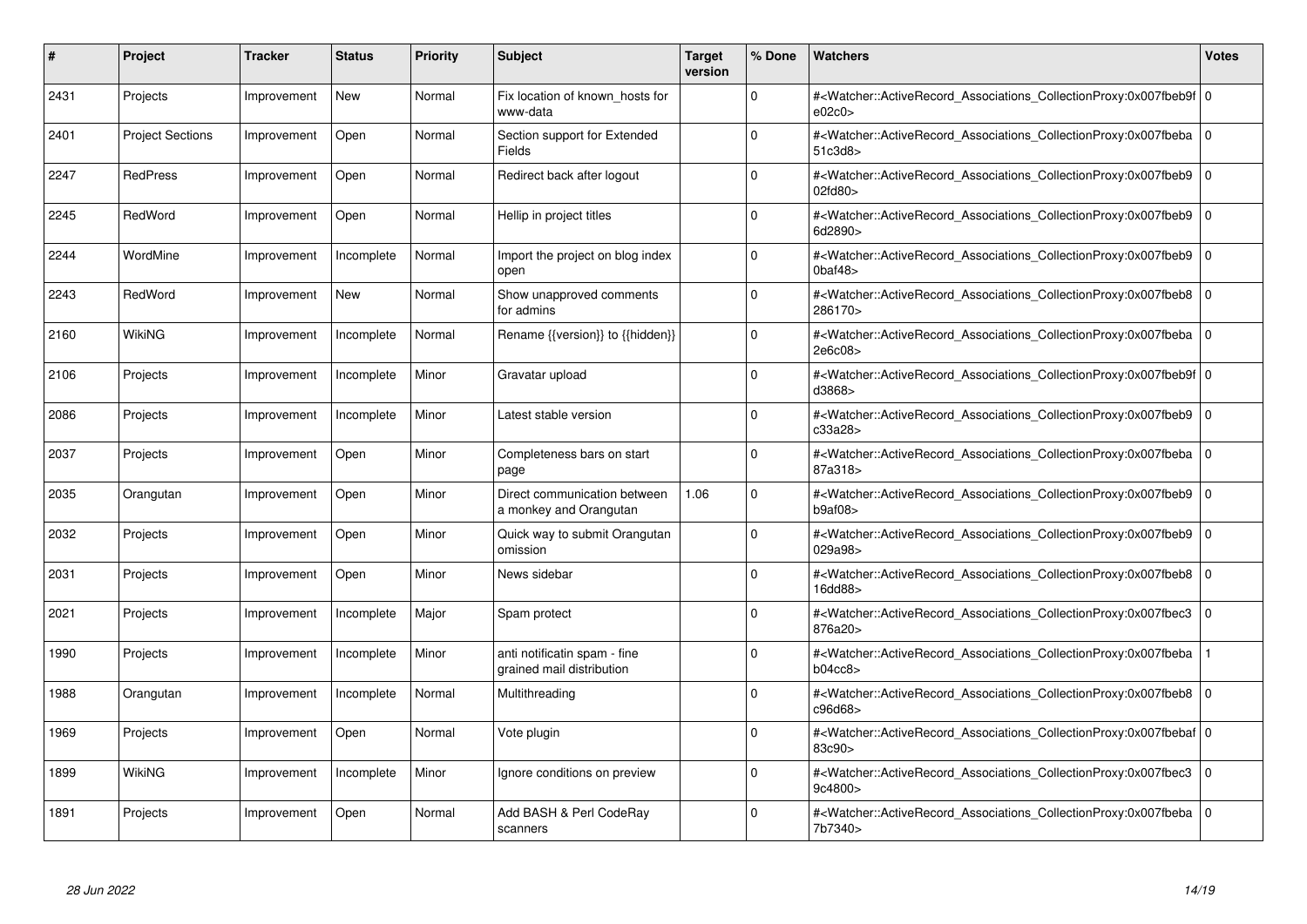| #    | Project                | Tracker     | <b>Status</b> | <b>Priority</b> | <b>Subject</b>                                                        | <b>Target</b><br>version | % Done      | Watchers                                                                                                                                                 | <b>Votes</b> |
|------|------------------------|-------------|---------------|-----------------|-----------------------------------------------------------------------|--------------------------|-------------|----------------------------------------------------------------------------------------------------------------------------------------------------------|--------------|
| 1682 | Orangutan              | Improvement | Open          | Normal          | Take into account if time<br>tracking module is enabled               | 1.06                     | $\Omega$    | # <watcher::activerecord_associations_collectionproxy:0x007fbeb8 0<br="">ba1200&gt;</watcher::activerecord_associations_collectionproxy:0x007fbeb8>      |              |
| 1678 | Orangutan::Redmin<br>e | Improvement | Open          | Normal          | Suggest changing issue when<br>default issue is closed                | 1.07                     | $\Omega$    | # <watcher::activerecord_associations_collectionproxy:0x007fbec3<br>96dd48&gt;</watcher::activerecord_associations_collectionproxy:0x007fbec3<br>        | $\mathbf 0$  |
| 1622 | Orangutan::Redmin<br>e | Improvement | Incomplete    | Normal          | Support rest_hours column                                             |                          | $\Omega$    | # <watcher::activerecord_associations_collectionproxy:0x007fbeba 0<br=""  ="">38d4b8&gt;</watcher::activerecord_associations_collectionproxy:0x007fbeba> |              |
| 1620 | Orangutan              | Improvement | Open          | Normal          | Fix foreign handlers API                                              | 2.00                     | $\Omega$    | # <watcher::activerecord associations="" collectionproxy:0x007fbec3<br="">930f38&gt;</watcher::activerecord>                                             | $\mathbf 0$  |
| 1615 | Orangutan::Redmin<br>e | Improvement | Open          | Minor           | Notify assignee when new<br>watcher is added                          | 1.06                     | $\Omega$    | # <watcher::activerecord associations="" collectionproxy:0x007fbeb9<br="">646048&gt;</watcher::activerecord>                                             |              |
| 1609 | Orangutan::Redmin      | Improvement | Open          | Normal          | Use text similarity score when<br>suggesting renaming or<br>replacing | 1.07                     | $\Omega$    | # <watcher::activerecord_associations_collectionproxy:0x007fbeba 0<br=""  ="">466498&gt;</watcher::activerecord_associations_collectionproxy:0x007fbeba> |              |
| 1604 | Orangutan::Redmin      | Improvement | Open          | Normal          | Notify also about other<br>important events on subscribed<br>projects | 1.06                     | $\Omega$    | # <watcher::activerecord_associations_collectionproxy:0x007fbec3 0<br="">b77850&gt;</watcher::activerecord_associations_collectionproxy:0x007fbec3>      |              |
| 1602 | Orangutan::Redmin      | Improvement | Open          | Major           | Textile support                                                       | 1.07                     | $\Omega$    | # <watcher::activerecord_associations_collectionproxy:0x007fbeb9<br>9bfad0&gt;</watcher::activerecord_associations_collectionproxy:0x007fbeb9<br>        | $\mathbf 0$  |
| 1597 | Orangutan::Redmin      | Improvement | Open          | Normal          | Support Redmine 1.1.0 "No<br>events"                                  | 1.08                     | $\Omega$    | # <watcher::activerecord_associations_collectionproxy:0x007fbeba 0<br="">bcde20</watcher::activerecord_associations_collectionproxy:0x007fbeba>          |              |
| 1586 | Orangutan              | Improvement | Open          | Normal          | Installation command line helper                                      | 1.08                     | $\Omega$    | # <watcher::activerecord_associations_collectionproxy:0x007fbeb9  <br="">633970&gt;</watcher::activerecord_associations_collectionproxy:0x007fbeb9>      | $\mathbf 0$  |
| 1466 | Orangutan::Redmin<br>e | Improvement | Open          | Normal          | Hyperlinks in notifications                                           |                          | $\Omega$    | # <watcher::activerecord_associations_collectionproxy:0x007fbeba 0<br=""  ="">4353c0&gt;</watcher::activerecord_associations_collectionproxy:0x007fbeba> |              |
| 1298 | Orangutan              | Improvement | Open          | Normal          | Context help for some<br>Orangutan messages                           |                          | $\Omega$    | # <watcher::activerecord_associations_collectionproxy:0x007fbec3<br>ae8060&gt;</watcher::activerecord_associations_collectionproxy:0x007fbec3<br>        | $\mathbf 0$  |
| 1159 | Orangutan::Redmin<br>e | Improvement | Open          | Minor           | Support using numbers for<br>project list                             |                          | $\Omega$    | # <watcher::activerecord_associations_collectionproxy:0x007fbeba 0<br=""  ="">36e220&gt;</watcher::activerecord_associations_collectionproxy:0x007fbeba> |              |
| 1107 | Orangutan::Redmin<br>e | Improvement | Open          | Minor           | Change default<br>project/issue/activity if no task is<br>available   |                          | $\Omega$    | # <watcher::activerecord_associations_collectionproxy:0x007fbeb9  <br="">714a88&gt;</watcher::activerecord_associations_collectionproxy:0x007fbeb9>      | $\mathbf 0$  |
| 1089 | Orangutan              | Improvement | Open          | Minor           | Migrate to contexts<br>dependencies/relations from<br>weights         | 2.00                     | $\Omega$    | # <watcher::activerecord_associations_collectionproxy:0x007fbeb9<br>656448&gt;</watcher::activerecord_associations_collectionproxy:0x007fbeb9<br>        | $\Omega$     |
| 1051 | Orangutan::Redmin<br>e | Improvement | Open          | Minor           | Allow applying only some tasks<br>by number from suggested list       | 1.08                     | 0           | # <watcher::activerecord 0<br="" associations="" collectionproxy:0x007fbeba="">aff1b0&gt;</watcher::activerecord>                                        |              |
| 1038 | Orangutan::Redmin      | Improvement | Open          | Minor           | More flexible syntax for adding<br>past tasks/entries                 |                          | $\mathbf 0$ | # <watcher::activerecord 0<br="" associations="" collectionproxy:0x007fbebb="">064c90&gt;</watcher::activerecord>                                        |              |
| 1029 | Orangutan::Redmin      | Improvement | Open          | Minor           | Respect user's Redmine<br>notifications settings                      | 1.06                     | $\mathbf 0$ | # <watcher::activerecord_associations_collectionproxy:0x007fbeb9 0<br=""  ="">d015b8</watcher::activerecord_associations_collectionproxy:0x007fbeb9>     |              |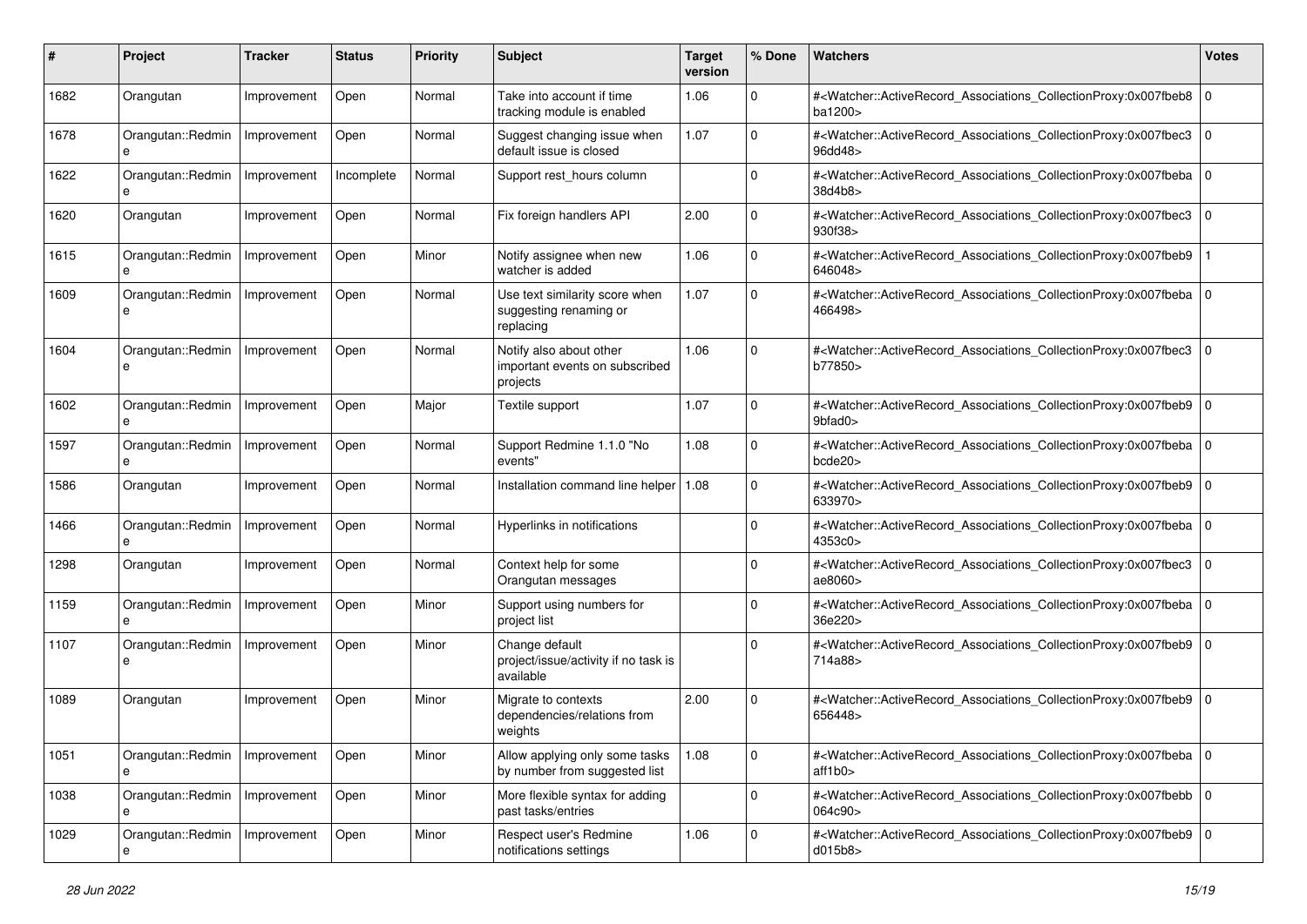| #    | <b>Project</b>         | Tracker     | <b>Status</b> | <b>Priority</b> | <b>Subject</b>                                             | <b>Target</b><br>version | % Done      | <b>Watchers</b>                                                                                                                                           | <b>Votes</b> |
|------|------------------------|-------------|---------------|-----------------|------------------------------------------------------------|--------------------------|-------------|-----------------------------------------------------------------------------------------------------------------------------------------------------------|--------------|
| 973  | Orangutan::Redmin<br>e | Improvement | Open          | Minor           | Issue description change<br>notification                   | 1.08                     | $\Omega$    | # <watcher::activerecord associations="" collectionproxy:0x007fbeb9<br="">9fbe40&gt;</watcher::activerecord>                                              | $\mathbf 0$  |
| 971  | Orangutan::Redmin<br>e | Improvement | Incomplete    | Minor           | Confirm before taking text as a<br>task/entry description  |                          | $\Omega$    | # <watcher::activerecord associations="" collectionproxy:0x007fbeba<br="">6576d0&gt;</watcher::activerecord>                                              |              |
| 936  | Orangutan              | Improvement | In Progress   | Normal          | Documentation                                              |                          | 30          | # <watcher::activerecord_associations_collectionproxy:0x007fbeba 0<br=""  ="">26a720&gt;</watcher::activerecord_associations_collectionproxy:0x007fbeba>  |              |
| 918  | Orangutan              | Improvement | Open          | Normal          | Profiler/optimization                                      | 1.07                     | $\Omega$    | # <watcher::activerecord_associations_collectionproxy:0x007fbec3<br>8ea948&gt;</watcher::activerecord_associations_collectionproxy:0x007fbec3<br>         | $\Omega$     |
| 862  | Orangutan              | Improvement | Open          | Minor           | Support user first and last name<br>in requests            | 2.00                     | 0           | # <watcher::activerecord_associations_collectionproxy:0x007fbec1<br>eb5730&gt;</watcher::activerecord_associations_collectionproxy:0x007fbec1<br>         | $\mathbf 0$  |
| 512  | Orangutan::Redmin<br>e | Improvement | In Progress   | Normal          | Detect lunch time when<br>suggesting tasks                 | 1.07                     | 50          | # <watcher::activerecord associations="" collectionproxy:0x007fbec0<br="">28e6b0&gt;</watcher::activerecord>                                              | 3            |
| 192  | Orangutan              | Improvement | Open          | Major           | SQL optimization                                           | 1.07                     | $\Omega$    | # <watcher::activerecord_associations_collectionproxy:0x007fbec1f 0<br=""  ="">cca88</watcher::activerecord_associations_collectionproxy:0x007fbec1f>     |              |
| 189  | Orangutan::Redmin<br>e | Improvement | Open          | Minor           | Avoid taking text as a comment<br>for the task             |                          | $\Omega$    | # <watcher::activerecord_associations_collectionproxy:0x007fbec1<br>539cb0&gt;</watcher::activerecord_associations_collectionproxy:0x007fbec1<br>         |              |
| 2293 | WikiNG                 | Enhancement | Open          | Minor           | Extended user column                                       |                          | $\Omega$    | # <watcher::activerecord 0<br="" associations="" collectionproxy:0x007fbec0=""  ="">34a900&gt;</watcher::activerecord>                                    |              |
| 2234 | WikiNG                 | Enhancement | Incomplete    | Minor           | Avatars in user links?                                     |                          | $\Omega$    | # <watcher::activerecord associations="" collectionproxy:0x007fbec0<br="">3fc218</watcher::activerecord>                                                  | $\mathbf 0$  |
| 2088 | WikiNG                 | Enhancement | Open          | Normal          | Add WikiNG buttons<br>everywhere to the editing<br>toolbar |                          | $\Omega$    | # <watcher::activerecord_associations_collectionproxy:0x007fbec0<br>42f7d0&gt;</watcher::activerecord_associations_collectionproxy:0x007fbec0<br>         |              |
| 2080 | Projects               | Enhancement | New           | Normal          | Turkish translation                                        |                          | $\Omega$    | # <watcher::activerecord 0<br="" associations="" collectionproxy:0x007fbec0=""  ="">33f8c0&gt;</watcher::activerecord>                                    |              |
| 2036 | Projects               | Enhancement | Open          | Minor           | Global news                                                |                          | $\Omega$    | # <watcher::activerecord associations="" collectionproxy:0x007fbec0<br="">8d5a50&gt;</watcher::activerecord>                                              | $\Omega$     |
| 1994 | <b>WikiNG</b>          | Enhancement | Incomplete    | Normal          | Inline warnings, tips etc                                  |                          | $\Omega$    | # <watcher::activerecord associations="" collectionproxy:0x007fbec0<br="">5384b0&gt;</watcher::activerecord>                                              | $\mathbf 0$  |
| 1921 | Orangutan              | Enhancement | Open          | Minor           | <b>RSS monkey</b>                                          |                          | $\Omega$    | # <watcher::activerecord_associations_collectionproxy:0x007fbec1f 0<br=""  ="">a1838&gt;</watcher::activerecord_associations_collectionproxy:0x007fbec1f> |              |
| 1913 | WikiNG                 | Enhancement | Incomplete    | Minor           | External Debian/Ubuntu bugs                                |                          | $\mathbf 0$ | # <watcher::activerecord_associations_collectionproxy:0x007fbec0<br>04c690&gt;</watcher::activerecord_associations_collectionproxy:0x007fbec0<br>         | $\mathbf 0$  |
| 1909 | Orangutan              | Enhancement | Incomplete    | Minor           | Orangutan::Kayako                                          |                          | $\Omega$    | # <watcher::activerecord_associations_collectionproxy:0x007fbec1 0<br=""  ="">725880&gt;</watcher::activerecord_associations_collectionproxy:0x007fbec1>  |              |
| 1906 | WikiNG                 | Enhancement | Incomplete    | Minor           | <b>External Redmine links</b>                              |                          | $\Omega$    | # <watcher::activerecord_associations_collectionproxy:0x007fbec1<br>491920&gt;</watcher::activerecord_associations_collectionproxy:0x007fbec1<br>         |              |
| 1893 | Orangutan              | Enhancement | Open          | Minor           | Twitter monkey                                             |                          | $\Omega$    | # <watcher::activerecord associations="" collectionproxy:0x007fbec2<br="">098390&gt;</watcher::activerecord>                                              | $\Omega$     |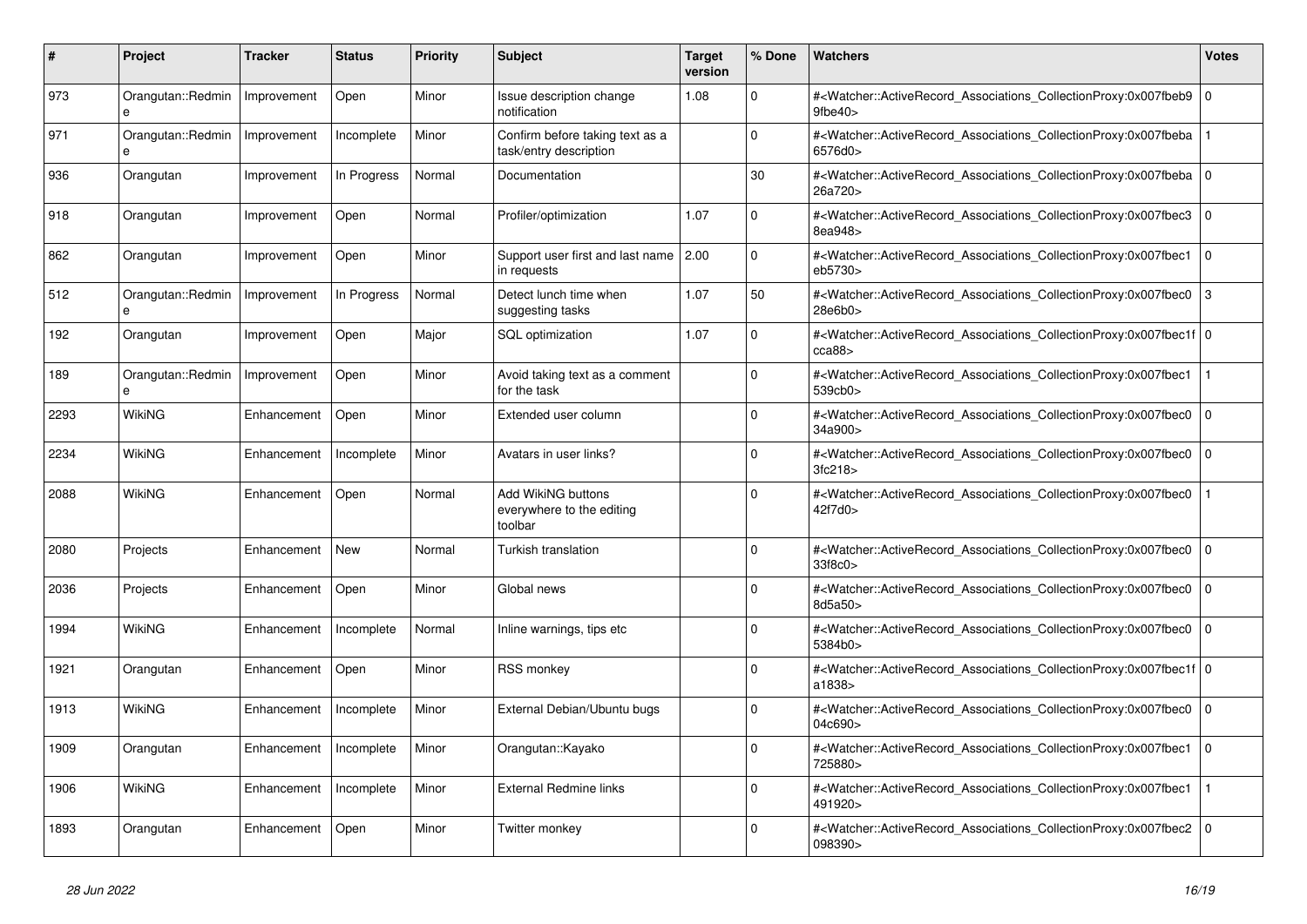| #       | <b>Project</b>                    | Tracker     | <b>Status</b> | <b>Priority</b> | <b>Subject</b>                                                      | <b>Target</b><br>version | % Done       | <b>Watchers</b>                                                                                                                                       | <b>Votes</b>   |
|---------|-----------------------------------|-------------|---------------|-----------------|---------------------------------------------------------------------|--------------------------|--------------|-------------------------------------------------------------------------------------------------------------------------------------------------------|----------------|
| 1704    | Orangutan::Redmin<br>e            | Enhancement | Open          | Minor           | Notify about votes                                                  | 1.06                     | $\Omega$     | # <watcher::activerecord_associations_collectionproxy:0x007fbec0<br>ed06d0</watcher::activerecord_associations_collectionproxy:0x007fbec0<br>         | $\Omega$       |
| 1624    | Orangutan                         | Enhancement | Open          | Normal          | ChiliProject support                                                |                          | $\mathbf{0}$ | # <watcher::activerecord_associations_collectionproxy:0x007fbec0<br>df67f0</watcher::activerecord_associations_collectionproxy:0x007fbec0<br>         | $\overline{0}$ |
| 1618    | Orangutan                         | Enhancement | Open          | Minor           | Support subrequests in single<br>request message                    | 2.00                     | $\Omega$     | # <watcher::activerecord associations="" collectionproxy:0x007fbec0<br="">902d20&gt;</watcher::activerecord>                                          |                |
| 1616    | Orangutan::Redmin                 | Enhancement | Open          | Normal          | Redmine notification for<br>changes made in Orangutan               | 1.08                     | $\Omega$     | # <watcher::activerecord_associations_collectionproxy:0x007fbec7<br>b50d78&gt;</watcher::activerecord_associations_collectionproxy:0x007fbec7<br>     |                |
| 1601    | Orangutan                         | Enhancement | Incomplete    | Normal          | Configuring contexts weights                                        | 2.00                     | $\Omega$     | # <watcher::activerecord_associations_collectionproxy:0x007fbec1<br>334280&gt;</watcher::activerecord_associations_collectionproxy:0x007fbec1<br>     | $\overline{0}$ |
| 1600    | Orangutan                         | Enhancement | Open          | Minor           | Change configuration file format 2.00                               |                          | $\Omega$     | # <watcher::activerecord associations="" collectionproxy:0x007fbec0<br="">8274f0&gt;</watcher::activerecord>                                          | $\overline{0}$ |
| 1596    | Orangutan::Redmin<br>$\mathbf{a}$ | Enhancement | Open          | Minor           | PostgreSQL                                                          | 1.08                     | $\Omega$     | # <watcher::activerecord associations="" collectionproxy:0x007fbec0<br="">e61fa0</watcher::activerecord>                                              | $\Omega$       |
| 1562    | Orangutan                         | Enhancement | Open          | Normal          | Localisation                                                        | 2.00                     | $\Omega$     | # <watcher::activerecord_associations_collectionproxy:0x007fbec0<br>0f5128&gt;</watcher::activerecord_associations_collectionproxy:0x007fbec0<br>     | l 0            |
| 1465    | Orangutan                         | Enhancement | Open          | Minor           | Pagination                                                          |                          | $\Omega$     | # <watcher::activerecord_associations_collectionproxy:0x007fbec0<br>378198&gt;</watcher::activerecord_associations_collectionproxy:0x007fbec0<br>     | l 0            |
| 1075    | Orangutan                         | Enhancement | In Progress   | Minor           | Separate Orangutan core<br>(reusable bot code) from<br>Redmine code | 2.00                     | $\Omega$     | # <watcher::activerecord associations="" collectionproxy:0x007fbec0<br="">e74718&gt;</watcher::activerecord>                                          | $\mathbf 0$    |
| 1040    | Orangutan::Redmin<br>e            | Enhancement | Open          | Normal          | Support all Redmine notification<br>types                           | 1.06                     | $\Omega$     | # <watcher::activerecord associations="" collectionproxy:0x007fbec1<br="">ee56b0&gt;</watcher::activerecord>                                          | $\Omega$       |
| 994     | Orangutan                         | Enhancement | Open          | Minor           | Topics or response modes                                            | 2.00                     | $\Omega$     | # <watcher::activerecord associations="" collectionproxy:0x007fbec0<br="">98f1a8&gt;</watcher::activerecord>                                          | $\mathbf 0$    |
| 974     | Orangutan                         | Enhancement | Open          | Minor           | Rich text/formatting support                                        | 2.00                     | $\Omega$     | # <watcher::activerecord_associations_collectionproxy:0x007fbec0f 3<br=""  ="">ce1e0</watcher::activerecord_associations_collectionproxy:0x007fbec0f> |                |
| 910     | Orangutan                         | Enhancement | Open          | Minor           | Subjects or make Orangutan<br>remember issue id, project etc        | 2.00                     | $\Omega$     | # <watcher::activerecord associations="" collectionproxy:0x007fbec0<br="">3c8af8</watcher::activerecord>                                              | $\overline{0}$ |
| 864     | Orangutan::Redmin<br>e            | Enhancement | Open          | Normal          | Custom issues list format                                           | 1.07                     | $\Omega$     | # <watcher::activerecord associations="" collectionproxy:0x007fbec1<br="">cd6d88&gt;</watcher::activerecord>                                          | $\Omega$       |
| 215     | Orangutan::Redmin<br>e            | Enhancement | Incomplete    | Minor           | Support issue subject as an<br>answer to the issue questions        |                          | $\mathbf 0$  | # <watcher::activerecord_associations_collectionproxy:0x007fbec1<br>27aab0&gt;</watcher::activerecord_associations_collectionproxy:0x007fbec1<br>     | $\Omega$       |
| ISSUE-1 | <b>ISSUE-id</b>                   | Support     | Deferred      | Minor           | Need a function to display issue<br>id                              |                          | $\Omega$     | # <watcher::activerecord associations="" collectionproxy:0x007fbec1<br="">975d10&gt;</watcher::activerecord>                                          | $\Omega$       |
| 2439    | Red-Andy                          | Support     | In Progress   | Normal          | Text color in add menu (+) is<br>too dark                           | 1.10                     | 90           | # <watcher::activerecord 0<br="" associations="" collectionproxy:0x007fbec6f=""  ="">96140&gt;</watcher::activerecord>                                |                |
| 2435    | WikiNG                            | Support     | Open          | Normal          | Update Red-Andy styles                                              |                          | $\Omega$     | # <watcher::activerecord_associations_collectionproxy:0x007fbec7<br>0b0e68</watcher::activerecord_associations_collectionproxy:0x007fbec7<br>         | l o            |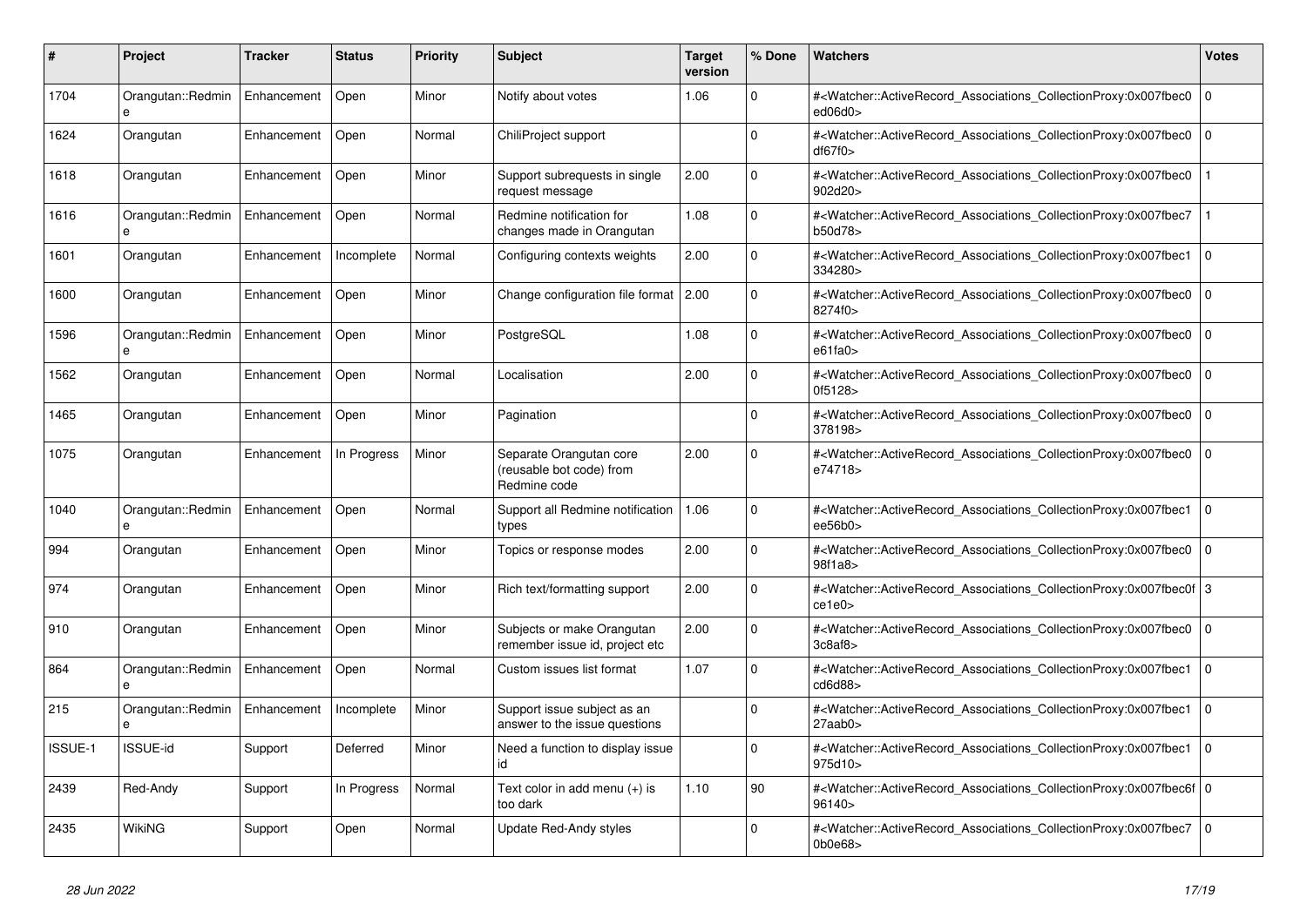| #    | Project                         | <b>Tracker</b> | <b>Status</b> | <b>Priority</b> | Subject                                                                                                                  | <b>Target</b><br>version | % Done      | <b>Watchers</b>                                                                                                                                           | <b>Votes</b> |
|------|---------------------------------|----------------|---------------|-----------------|--------------------------------------------------------------------------------------------------------------------------|--------------------------|-------------|-----------------------------------------------------------------------------------------------------------------------------------------------------------|--------------|
| 2400 | Projects                        | Support        | New           | Normal          | Redmine < 3.x clean up                                                                                                   |                          | $\mathbf 0$ | # <watcher::activerecord_associations_collectionproxy:0x007fbec6<br>d09f80</watcher::activerecord_associations_collectionproxy:0x007fbec6<br>             | 0            |
| 2399 | Projects                        | Support        | New           | Normal          | ChiliProject cleanup                                                                                                     |                          | $\Omega$    | # <watcher::activerecord_associations_collectionproxy:0x007fbec6f 0<br=""  ="">f1c48</watcher::activerecord_associations_collectionproxy:0x007fbec6f>     |              |
| 2391 | <b>Contact Form</b>             | Support        | In Progress   | Normal          | Redmine 3.1 support?                                                                                                     | 0.1.2                    | 50          | # <watcher::activerecord_associations_collectionproxy:0x007fbec6<br>9c8f38&gt;</watcher::activerecord_associations_collectionproxy:0x007fbec6<br>         | l O          |
| 2377 | WikiNG                          | Support        | New           | Normal          | Custom macros work, but icon<br>macros do not                                                                            |                          | $\mathbf 0$ | # <watcher::activerecord_associations_collectionproxy:0x007fbec7<br>2a7af0&gt;</watcher::activerecord_associations_collectionproxy:0x007fbec7<br>         | l 0          |
| 2344 | <b>Extended Fields</b>          | Support        | Open          | Normal          | Installation failure: uninitialized<br>constant ExtendedFieldsHelper                                                     |                          | 10          | # <watcher::activerecord_associations_collectionproxy:0x007fbec7<br>186d10&gt;</watcher::activerecord_associations_collectionproxy:0x007fbec7<br>         | 0            |
| 2317 | Hooks Manager                   | Support        | New           | Normal          | Change Assignee on custom<br>field selection                                                                             |                          | $\Omega$    | # <watcher::activerecord_associations_collectionproxy:0x007fbec6f 0<br=""  ="">2c920&gt;</watcher::activerecord_associations_collectionproxy:0x007fbec6f> |              |
| 2304 | Meta                            | Support        | Open          | Normal          | Ask Redmine guys to add hooks<br>to the core                                                                             |                          | $\Omega$    | # <watcher::activerecord_associations_collectionproxy:0x007fbec6<br>b9b748&gt;</watcher::activerecord_associations_collectionproxy:0x007fbec6<br>         | l 0          |
| 2298 | RedWord                         | Support        | In Progress   | Normal          | Theme review by WordPress<br>reviewers                                                                                   |                          | 10          | # <watcher::activerecord_associations_collectionproxy:0x007fbec6<br>a1f5b8</watcher::activerecord_associations_collectionproxy:0x007fbec6<br>             | l 0          |
| 2285 | WordMine                        | Support        | In Progress   | Normal          | Can't get this to work                                                                                                   |                          | $\Omega$    | # <watcher::activerecord associations="" collectionproxy:0x007fbec6<br="">8a4b48&gt;</watcher::activerecord>                                              | 0            |
| 2273 | Hooks Manager                   | Support        | In Progress   | Normal          | Hook is invalid                                                                                                          |                          | 0           | # <watcher::activerecord associations="" collectionproxy:0x007fbec6<br="">7745e8&gt;</watcher::activerecord>                                              | l 0          |
| 2250 | <b>WikiNG</b>                   | Support        | Open          | Normal          | Textilizable fix in Redmine                                                                                              |                          | $\Omega$    | # <watcher::activerecord_associations_collectionproxy:0x007fbec6<br>371608&gt;</watcher::activerecord_associations_collectionproxy:0x007fbec6<br>         | 0            |
| 2221 | <b>Extended Fields</b>          | Support        | Deferred      | Minor           | Need a fix for _list.html.erb                                                                                            |                          | $\Omega$    | # <watcher::activerecord_associations_collectionproxy:0x007fbec5f 0<br=""  ="">0e4a8</watcher::activerecord_associations_collectionproxy:0x007fbec5f>     |              |
| 2196 | <b>Extended Fields</b>          | Support        | Open          | Normal          | Default values for "Wiki text"<br>custom fields not being applied                                                        |                          | $\Omega$    | # <watcher::activerecord_associations_collectionproxy:0x007fbec5<br>a6d570&gt;</watcher::activerecord_associations_collectionproxy:0x007fbec5<br>         | 0            |
| 2184 | Role Shift                      | Support        | Incomplete    | Normal          | Issue visibility                                                                                                         |                          | $\Omega$    | # <watcher::activerecord_associations_collectionproxy:0x007fbec5<br>609e0</watcher::activerecord_associations_collectionproxy:0x007fbec5<br>              | 0            |
| 2161 | <b>Extended Fields</b>          | Support        | In Progress   | Critical        | Internal error On New Issues<br>tab                                                                                      |                          | $\mathbf 0$ | # <watcher::activerecord_associations_collectionproxy:0x007fbec5<br>4ab060&gt;</watcher::activerecord_associations_collectionproxy:0x007fbec5<br>         | l 0          |
| 2111 | <b>SCM Creator</b><br>(+Github) | Support        | Open          | Normal          | "Adding local repositories was<br>denied by the administrator"<br>message given when creating<br>SVN or Git repositories |                          | $\Omega$    | # <watcher::activerecord_associations_collectionproxy:0x007fbec5<br>25ca20&gt;</watcher::activerecord_associations_collectionproxy:0x007fbec5<br>         | l 0          |
| 2107 | <b>Extended Fields</b>          | Support        | Open          | Normal          | WiKi formatting support to<br>custom field                                                                               |                          | $\mathbf 0$ | # <watcher::activerecord 0<br="" associations="" collectionproxy:0x007fbec4="">e7adf8&gt;</watcher::activerecord>                                         |              |
| 1910 | Projects                        | Support        | Open          | Major           | Users verification                                                                                                       |                          | $\mathbf 0$ | # <watcher::activerecord_associations_collectionproxy:0x00557da9 0<br="">18ac28&gt;</watcher::activerecord_associations_collectionproxy:0x00557da9>       |              |
| 1878 | <b>SCM Creator</b><br>(+Github) | Support        | Deferred      | Normal          | Don't create bare GIt repository                                                                                         |                          | $\mathbf 0$ | # <watcher::activerecord 0<br="" associations="" collectionproxy:0x00557da8="">f30310&gt;</watcher::activerecord>                                         |              |